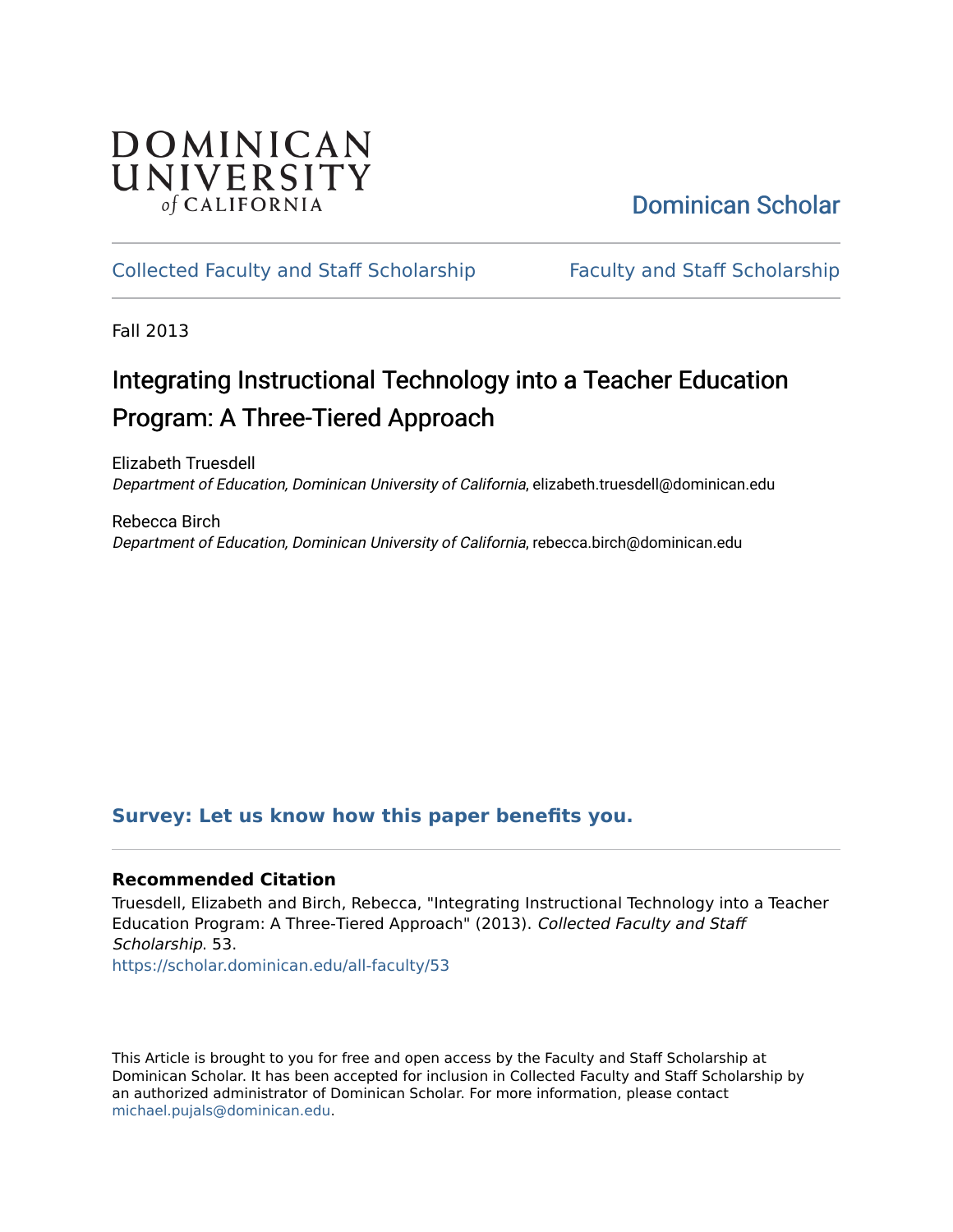#### **Integrating Instructional Technology into a Teacher Education Program: A Three-Tiered Approach**

Running Head: Integrating Instructional Technology

**Elizabeth Truesdell, Ph.D. Rebecca Birch, Ed.D. Dominican University of California**

#### **Abstract**

This project description examines how a teacher education program integrated new instructional technology through the creation of a Technology Facilitator position in the department. The project proceeded through a three-tiered system of learning *literacy* to establish a knowledge base amongst faculty members, *augmenting* required courses to model the use of instructional technology, and finally the *transformation* of the credential program where the activity of learning can only be accomplished through leveraging technology. As a professional program housed in a liberal arts institution, this project combines aspects of the essential learning outcomes of the  $21<sup>st</sup>$  century with the professional skills required of K-12 teachers. Also included are initial data results from student and faculty pre- and post-surveys, observations of students using new technologies in the field, and implications for similar institutions in the implementation of a three-tiered approach to technology integration through the guidance of a Technology Facilitator.

*Keywords:* **teacher education, instructional technology, professional development, 21st century skills**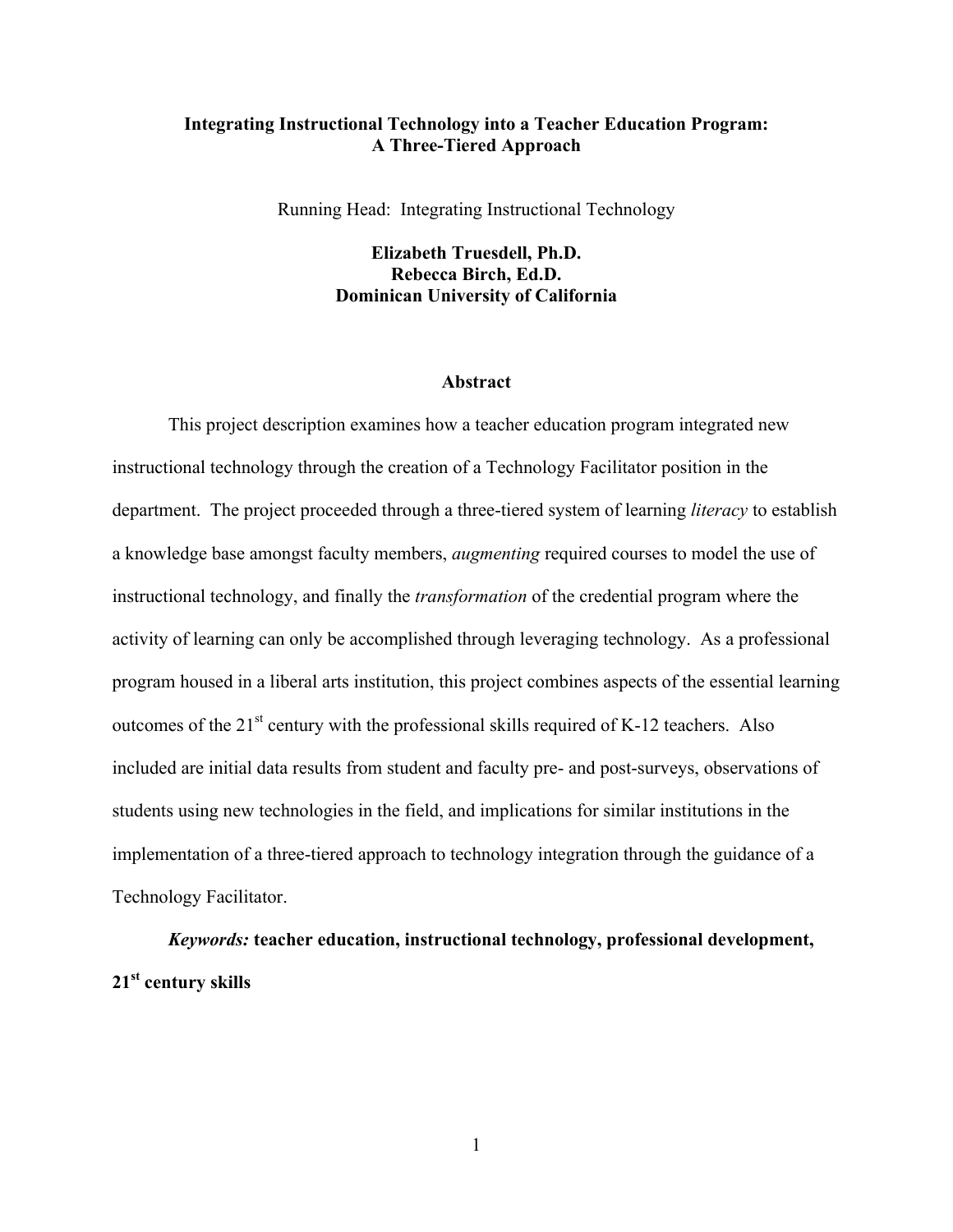Many teachers today are facing digital natives in the classroom. Their students do not know the world without the World Wide Web. Teachers in the  $21<sup>st</sup>$  century are expected to harness and guide these emergent technological skills in the classroom. Despite this reality, too often pre-service teachers are not offered "adequate time to absorb, reflect about, connect with, and be supported by technology" (Edutopia.org, 2011, para. 1). Arguably, in order for teachers to obtain the level of technological expertise necessary for today's classroom, the greatest opportunity to make drastic improvements is to include this focus in pre-service education programs. It should be modeled and integrated as a common thread throughout the supervised teaching experience, not relegated to lectures on technology in a single course or through hit-ormiss training on site during their supervised teaching semester. Indeed, in the state of California, 2011 Commission on Teacher Credentialing data indicate that credential completers' weakest areas are the use of computer-based applications to help students learn curriculum subjects and the use of computer-based technology in class activities (Commission on Teacher Credentialing, 2011). This article describes one school's response to this deficit in teacher education.

#### **Context and Background**

A wooded oasis in the midst of urban sprawl, Dominican University of California is a small, private liberal arts university in the San Francisco Bay area. Driven by the institution's four core values of study, community, reflection, and service, our teacher education program strives to embody the engaged, enlightened and impassioned educator needed in the  $21<sup>st</sup>$  century classroom. A growing consensus of administrators and faculty in liberal arts colleges and universities indicate that while the connection between higher education and the world of work involves the teaching of marketable skills specific to students' majors, it also must include 21<sup>st</sup>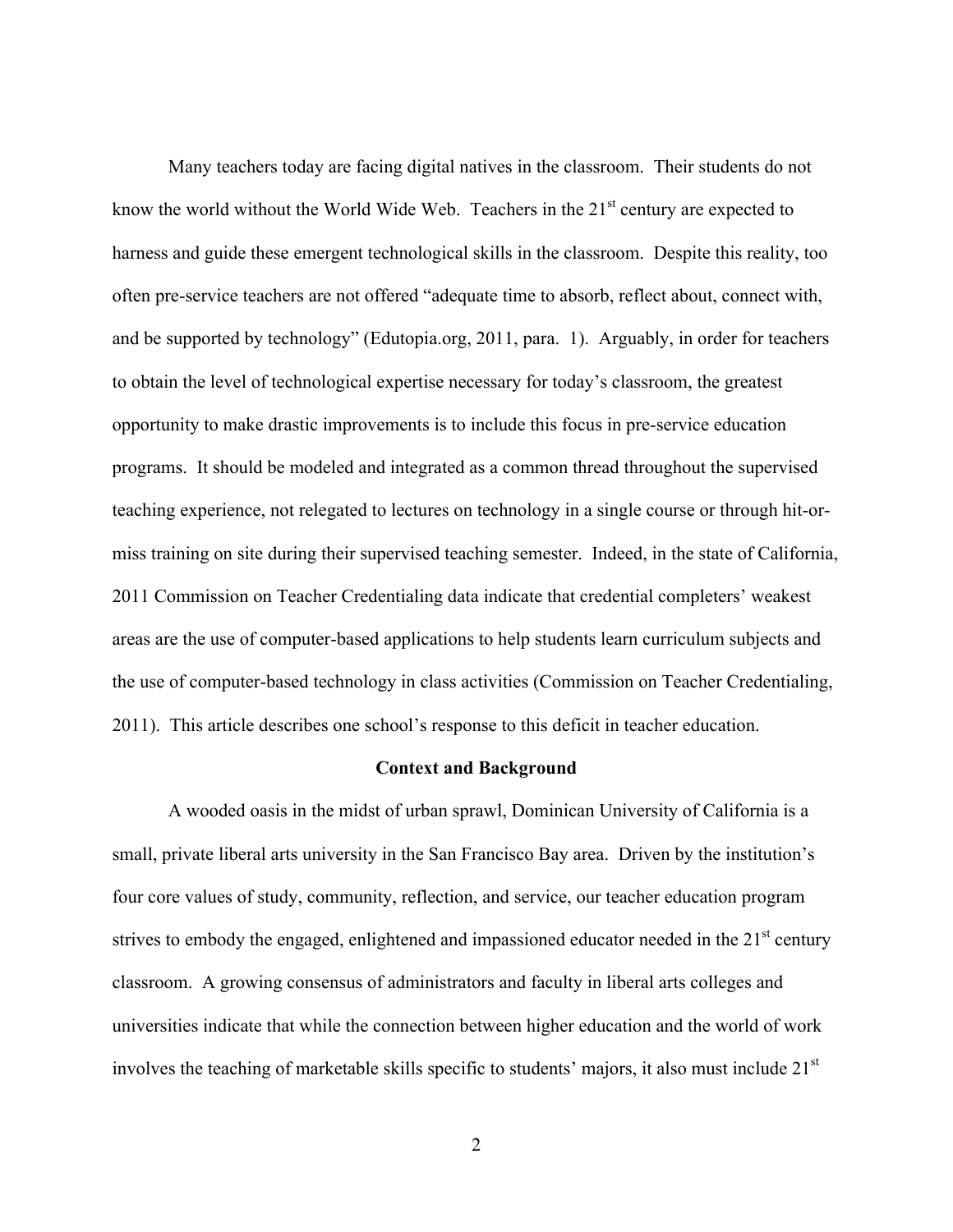century skills. "There has never been a more pressing need for graduates of liberal arts universities, for men and women who can think critically and analytically, write well, digest complex material, take a global perspective, and develop comprehensive solutions" (Chan & Derry, 2013, p. 9). This assertion is consistent with scholarship on the modern, global economic landscape. Arguably, the combination of a liberal arts education and professional programs such as nursing, occupational therapy, counseling psychology, and teacher preparation, places universities like Dominican in a prime position to prepare  $21<sup>st</sup>$  century citizens and workers.

Despite this dedication, the department of education at the university recently experienced some major shifts in leadership, program delivery, and content due to the following factors: (a) revised state standards for teacher preparation programs; (b) an upcoming Western Association of Schools and Colleges (WASC) accreditation visit, and (c) the retirement of several key program chairs at the school. This personnel change, which included the Single Subject and Multiple Subject Credential Programs, the Master's of Science in Education Program, the Liberal Studies/Teacher Preparation Program, and the Education Specialist: Mild/Moderate Credential Program, caused new coordinators to reflect upon the status quo. For up to 40 years, the same veteran faculty members coordinated these programs with little collaboration between them. As a result of that isolation, the new coordinators quickly realized that while these programs did produce quality teachers, each program would benefit from learning from the others. Specifically, they recognized the need for more deliberate attention toward the four C's of 21<sup>st</sup> century skills: collaboration, communication, critical thinking, and creativity, as well as information, media and technology skills. These realizations led program coordinators to re-design each program to be more cohesive and interconnected, thus modeling the  $21<sup>st</sup>$  century student outcomes we wish to impart to our credential candidates and graduate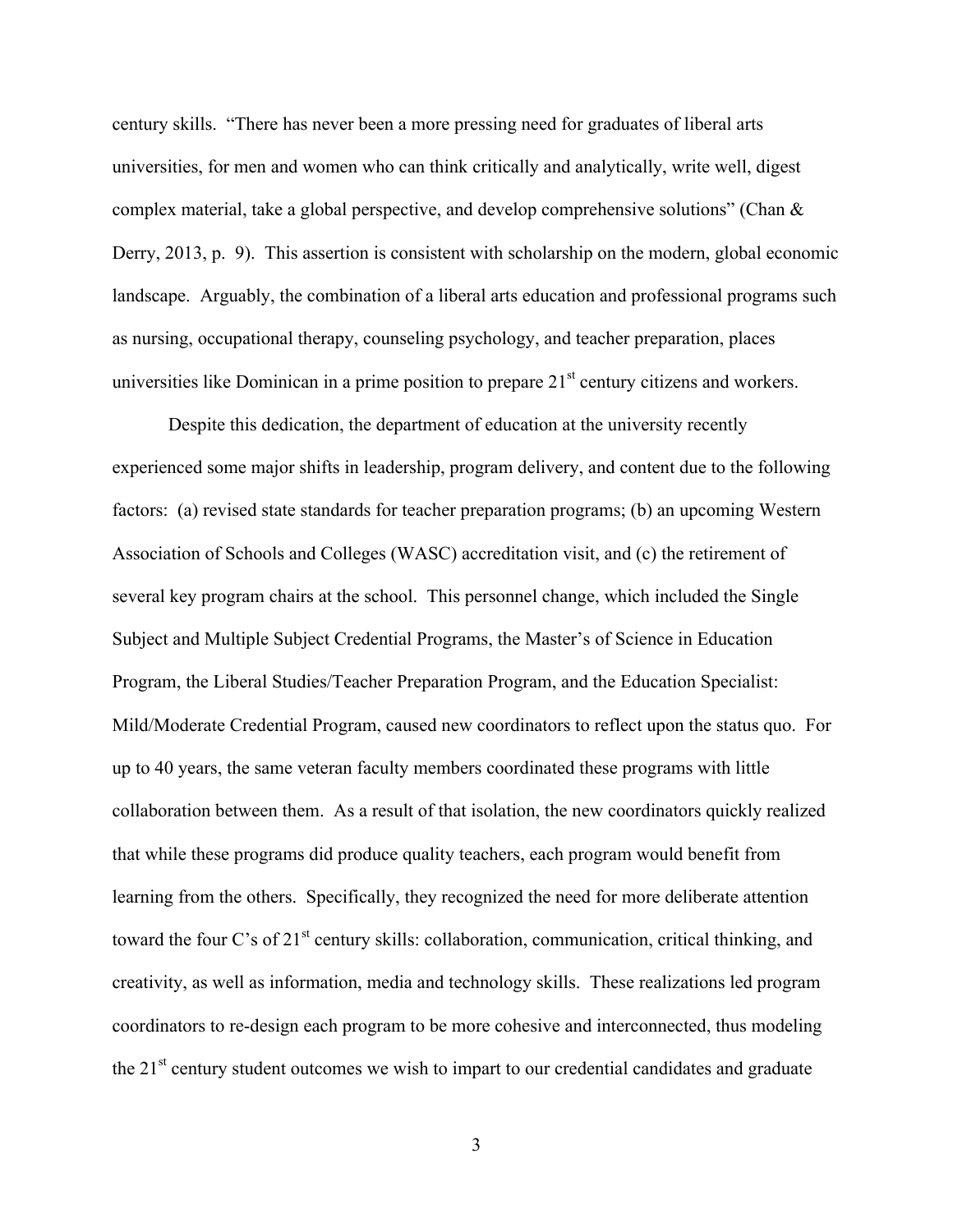students. This project description outlines a very deliberate approach to addressing instructional technology skills while modeling the four C's of  $21<sup>st</sup>$  century learning.

#### **A Review of the Literature**

As noted, kindergarten through high school (K-12) teachers are faced with a growing tide of technology use in the classroom. Arguably, without explicit training in its meaningful use, technology can become a distracting toy or ineffective tool collecting dust in the back of the classroom. Our department realized this and strove to weave technology holistically into the teacher preparation program.

#### **Enhancing Student Learning with Technology**

The day of "chalk and talk" classrooms is extinct. Teacher education programs must mirror this evolution to better connect and engage the modern elementary and high school student. The ability of pre-service teachers to integrate technology into the curriculum is needed to guarantee their future success and the success of their students. To this end, many teacher education programs are concerned with how to properly provide pre-service teachers with the technology-related attitudes and skills needed to integrate technology into classroom practices (Wilson, 2003). Scholars posit that teacher education courses which expose pre-service teachers to technology play a major role in pre-service teachers' overall use of technology, and may assist them in learning to integrate technology into their future classroom practice (Collier, Weinburgh, & Rivera, 2004; Pope, Hare, & Howard, 2002).

The teacher candidates enrolled in this credential program are preparing to become teachers in grades ranging from kindergarten through high school. These teacher candidates must develop competencies across a variety of disciplines. It is essential that they develop a range of pedagogical strategies to meet the needs of their students. "Technology literacy is one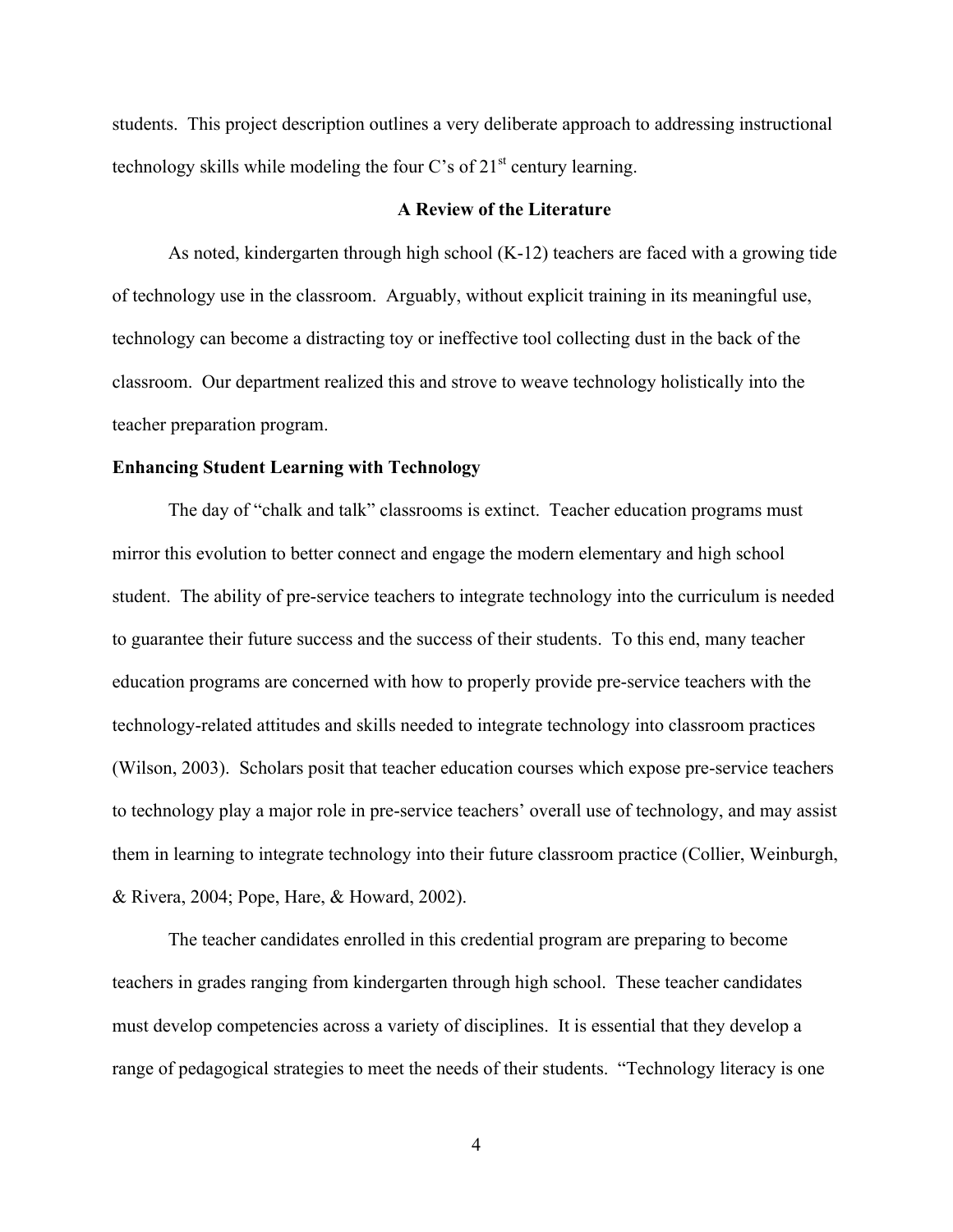of the most important skills we can teach our students as we prepare them for future careers in a technological society" ("Driving student engagement," 2013, para. **7**). The ability to integrate technology into the classroom has become an imperative for teachers at all grade levels. State standards require it and research supports its positive impact on student learning (Northeast Mississippi Technology Pilot Program, 2013). Deciding upon the appropriate use of technology is key to enhancing student learning and engagement.

The debate regarding the best method of integrating technology into the classroom is not new. In 1987, Papert coined the term "technocentric" to describe advocates' "overemphasis on the design and features of the technologies rather than the learning that they can support" (as cited in Harris & Hofer, 2011, p. 227). Increasingly, researchers have found that in order to transcend "technocentric" thinking, teachers need to center more on what the students can do with the information gained from technology, not on the quantity or ease of obtaining the information (Keengwe, Schnellert, & Mills, 2012). When this important distinction is made, students indicate more interest in the subject, more engagement, and better understanding of the learning outcome (Kvavik & Caruso, 2005).

### **21st Century Skills in Teacher Education Programs**

Americans have a history of investing in a public education system that prepares knowledgeable and productive citizens. Accountability efforts such as the common core standards movement and the No Child Left Behind Act have further emphasized the importance of learning mastery of English, mathematics, and other core subject areas. Increasingly though, today's business and political leaders are expressing the need to address other core competencies necessary for our  $21<sup>st</sup>$  century landscape. The skills of problem solving, critical thinking, communication, collaboration and the ability to adjust to emerging technologies have surfaced as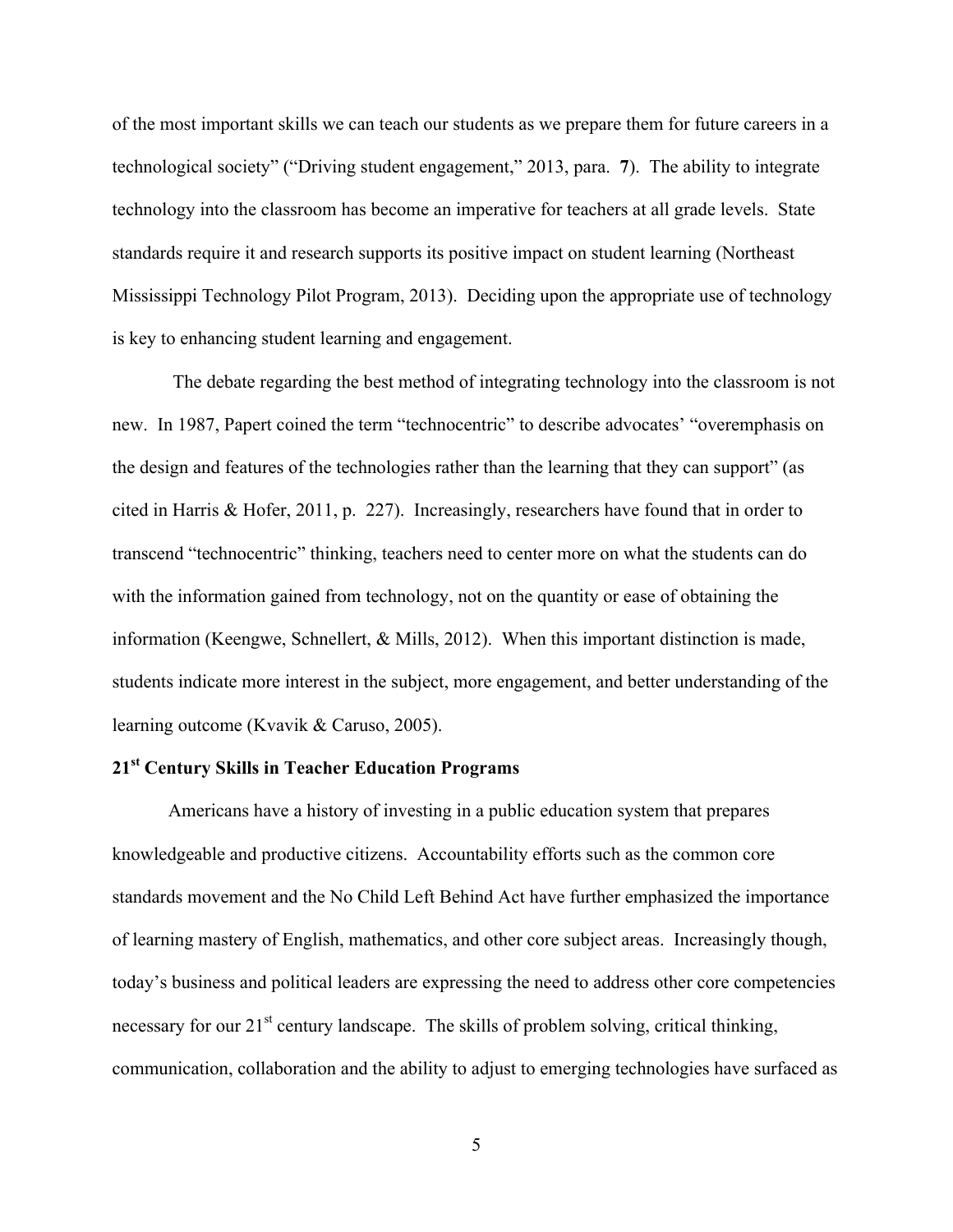equally important as English and math skills (Darling-Hammond, 2006). A recent report by Pelligrino & Hilton (2012) highlights these new directions, identifying the need to focus on learning how to teach transferability of these broad skills in teacher education and professional development. "Some state and local high school reform efforts have begun to focus on a fourdimensional framework of college and career readiness that includes not only academic content, but also cognitive strategies, academic behaviors, and contextual skills and awareness" (p.16). Arguably, this approach represents a shift away from standardized testing as the sole tool to measure student and teacher success.

This enhancement of public education, which includes deeper learning and the development of transferable competencies, will require adaptations to current conceptions of what constitutes effective professional practice. This will result in reframing the purposes, structure, and organization of pre-service and professional learning opportunities (Darling-Hammond, 2006; Garrick & Rhodes, 2000; Lampert, 2010; Webster-Wright, 2009).

To accomplish this reframing of pre-service teacher education, this project reviewed current research on the subject of practice-based professional education. Scholars have recommended replacing current disjointed teacher learning opportunities with more integrated continuums of teacher preparation (Wilson, 2011; Windschitl, 2009). Teacher candidates also learn most effectively when their instructors model this collaboration and transferability. "Experiencing instruction designed to support transfer will help them [teacher candidates] to design and implement such instruction in their own classrooms" (Pelligrino & Hilton, 2012, p. 188).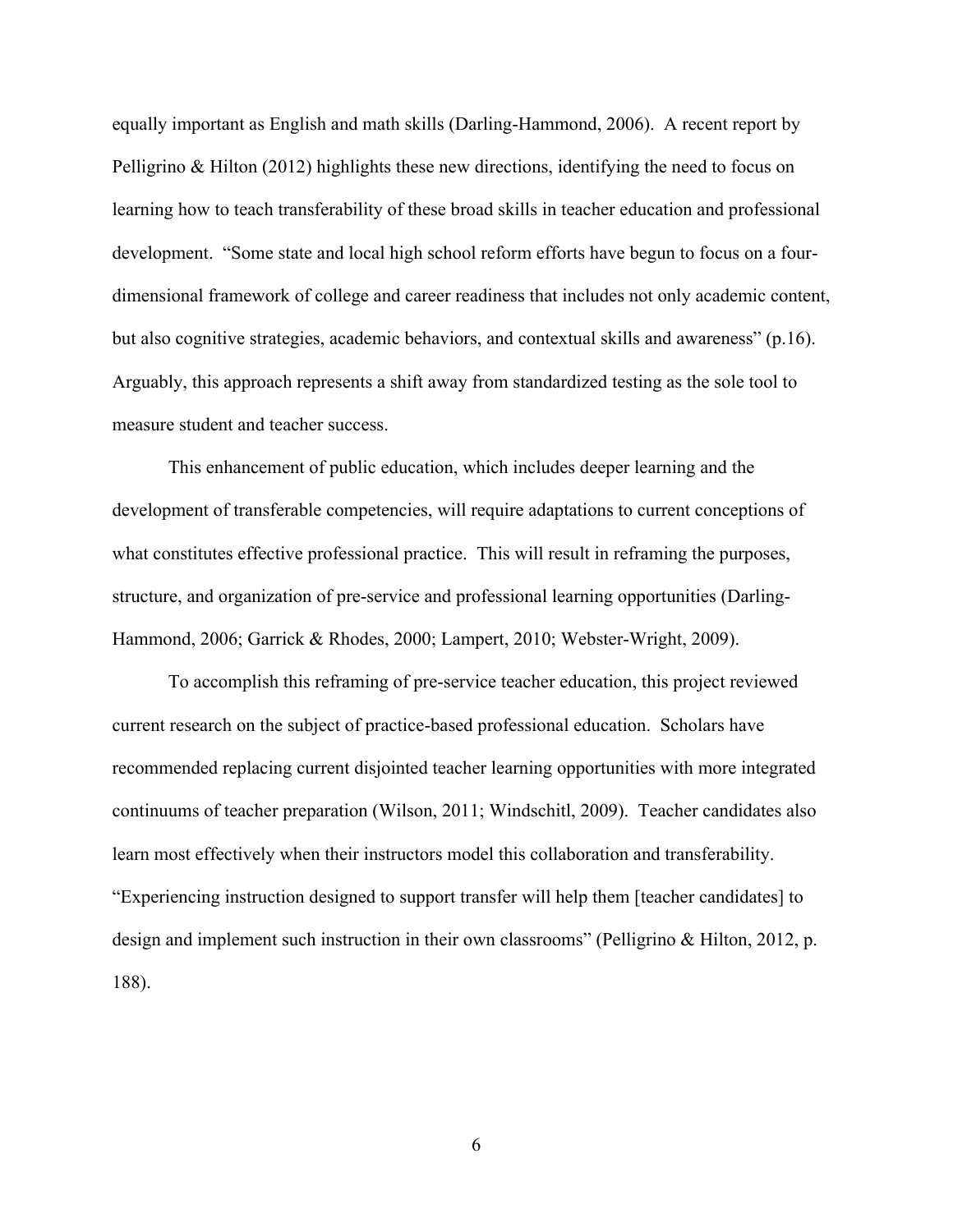#### **Project Description**

Research advocates the value of pre-service teachers observing university faculty members modeling technology in their courses to learn how technology can be effectively used to enhance instruction (O'Bannon & Judge, 2004; Schrum, Skeele, & Grant, 2003). This modeling may improve students' technology self-efficacy, technology proficiency, and their perceived usefulness of technology (Al-Ruz, & Khasawneh, 2011), as well as provide an opportunity to conceptualize how to include transferable skills in their classrooms.

#### **Instructional Technology Grant**

Prior to the Fall of 2011, the teacher preparation program at Dominican did not deliberately incorporate educational technologies across the coursework or fieldwork. Additionally, the multiple programs housed within the department did not effectively align student learning outcomes across programs or collaborate in a meaningful and consistent manner in regard to the integration of instructional technology. To address these deficits, two faculty members submitted a proposal for a university funded grant. The proposal requested the purchase of key technologies, training for these technologies, and integration of these technologies into the single subject credential classes as a pilot for the entire department. A full description of these purchases is listed in Appendix A. Anticipated learning outcomes included participants' hands-on experience with the technologies and an understanding of how to effectively model such tools in the classroom.

The grant also entailed faculty professional development for the two grant recipients to ensure effective instruction in the use of the new technology. The project pilot began at Dominican's main campus in Spring 2012 with the single subject program. By Spring 2013, the pilot began to expand to all other teaching credential programs offered at the university. The two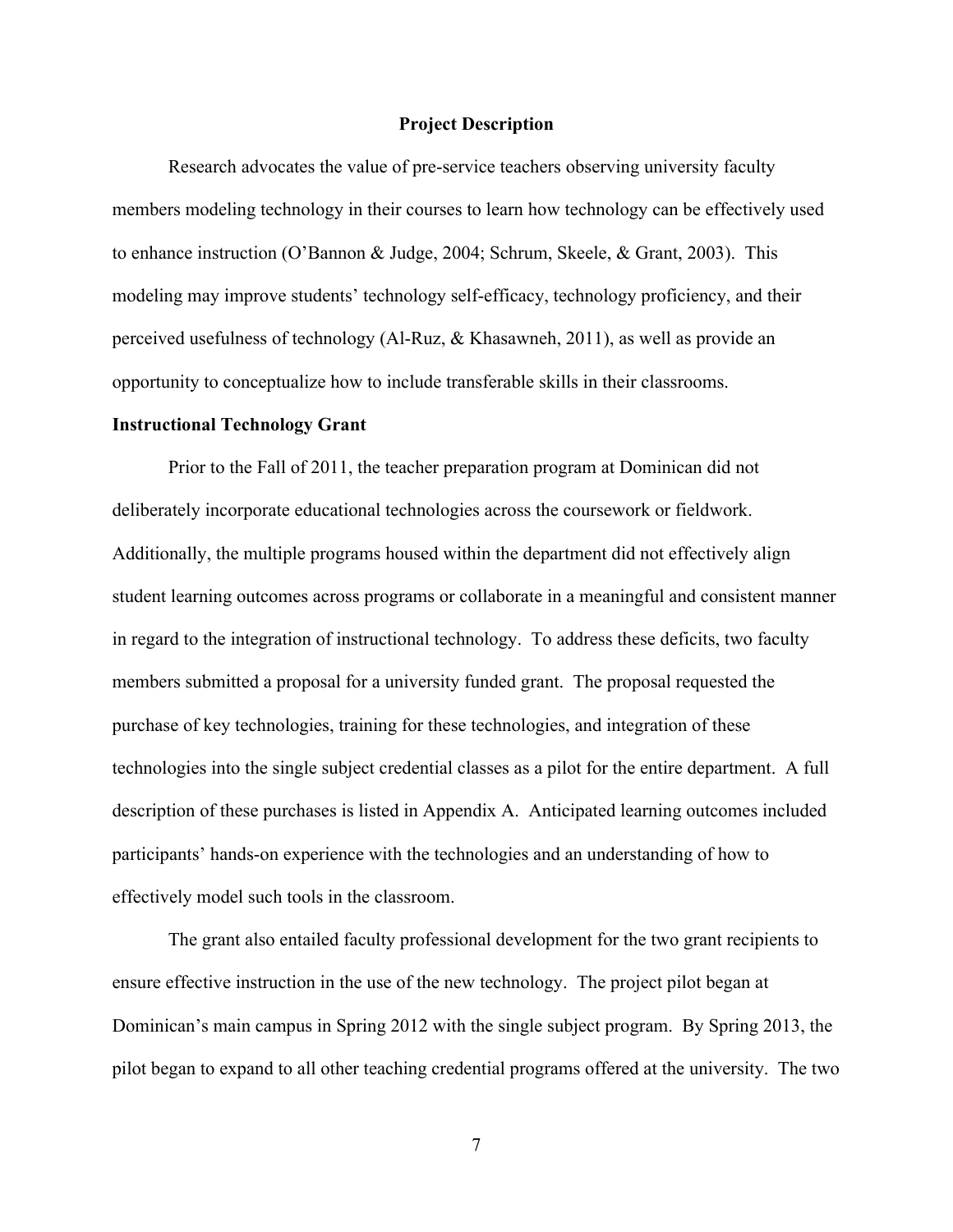lead instructors of the project received training on the use of the products, trained fellow faculty members, modeled the products across the single subject curriculum, and attended CETPA (California Educational Technology Professionals Association), a K-20 educational technology association that provides leadership to the educational community.

#### **Faculty Survey**

To address the need for enhanced communication and collaboration, as well as the integration of instructional technologies in the department, the grant recipients developed a faculty technology survey. Modeling the use of one of the technologies obtained through the technology grant (CPS, or student response system), faculty (*N=*18) were asked a variety of questions regarding their perceived levels of competency and interest in learning new technological skills in the classroom (See Appendix B).

Applying a Likert scale, survey results indicated high percentages of very weak competencies in all but one of the categories (adequate competency in using software to create presentations). Additionally, faculty members indicated higher percentages in their desire to learn more about each of the categories. The project coordinators used these results to shape the timeline and trajectory of the technology project.

#### **Three-Tiered Approach**

The effective use of innovative technologies in higher education today requires an understanding of the significance of lifelong learning for both learners and organizations (King & Griggs, 2006). Knowing this, the project required a framework to not only begin the professional development of university faculty, but also to extend that new knowledge to teacher candidates and ultimately their students in the field. Project coordinators devised a three-tiered approach to integrating instructional technology through modeling transferability and the four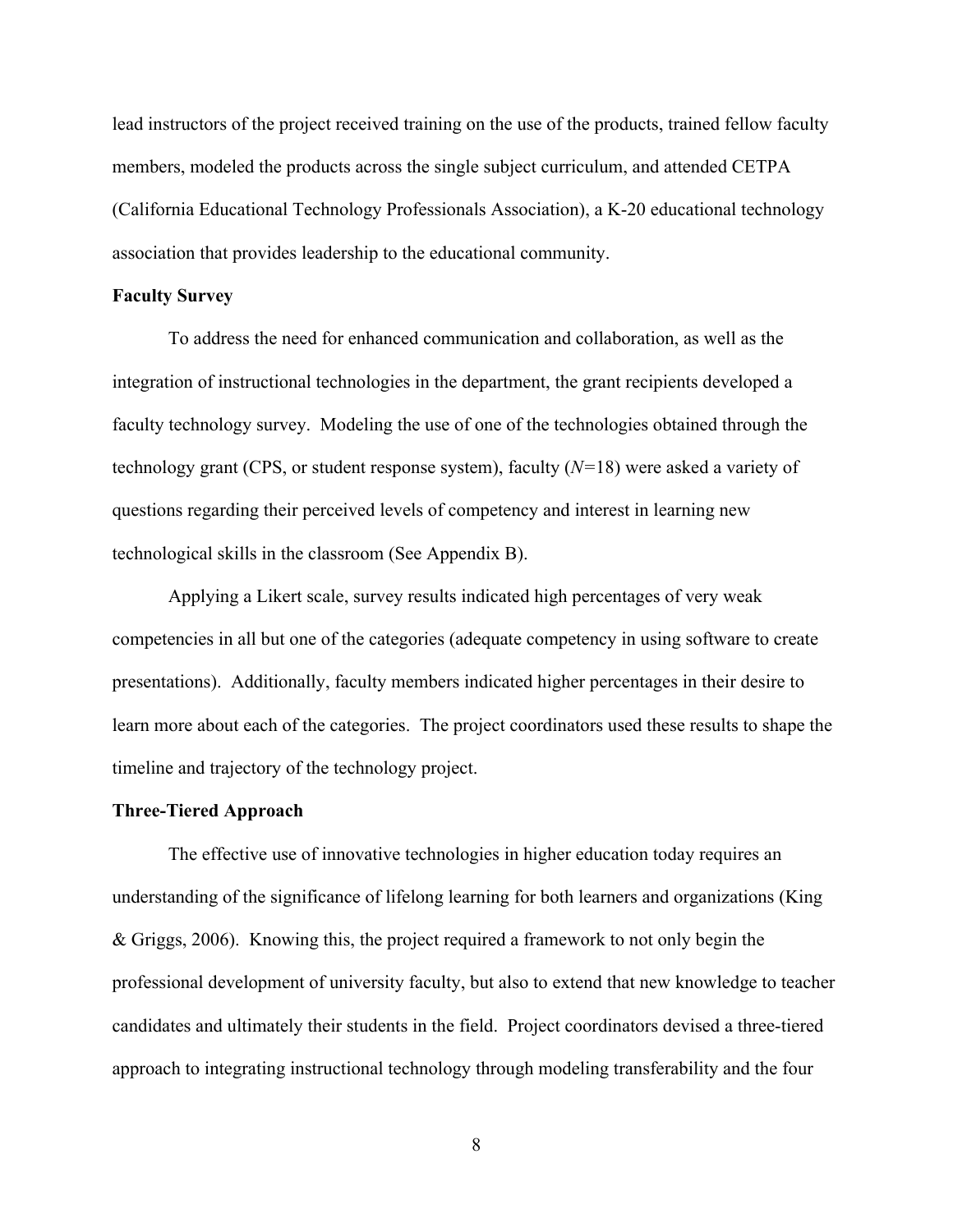C's of  $21<sup>st</sup>$  century learning (see Appendix C). The three-tiered approach supports the Technological Pedagogical Content Knowledge (TPACK) framework in that effective technology integration for teaching specific content requires understanding the relationship between technology, pedagogy and content (Mishra & Koehler, 2006). The three-tiered approach applied this relationship, stretching from our faculty, to required coursework, to the field.

The literacy process for credential candidates began in "Using Technology in the Classroom*",* one of the core courses, and continued across the remaining credential courses. Appendix D details the holistic and deliberate integration of the new technologies, leading to the culminating and transformative use of technology in the professional teaching website assignment. Through this course, students began to master the four C's by learning methods of how to teach and learn in the classroom. "It is the process of learning, not the content of learning that addresses the 4 C's" (Kolk, 2011, para. 1). For instance, students collaborated on course projects and were expected to creatively use innovative technologies, communicate their reflections on their experiences, and then problem solve, revise, and re-teach lesson plans. All of these steps and artifacts are documented and shared in their professional teaching website.

To begin, the literacy process (Tier One) began with professional development opportunities for the grant recipients. The two faculty members participated in webinars on the use of new technologies, attended the annual CETPA conference, and spent two semesters practicing with the new technologies independently. Subsequently, the grant recipients began to augment their own curriculum and instruction as a pilot for the entire department (Tier Two). This initial integration began in the "Using Technology in the Classroom" course and extended to the "Secondary Curriculum and Instruction" courses. After one year of this pilot, the two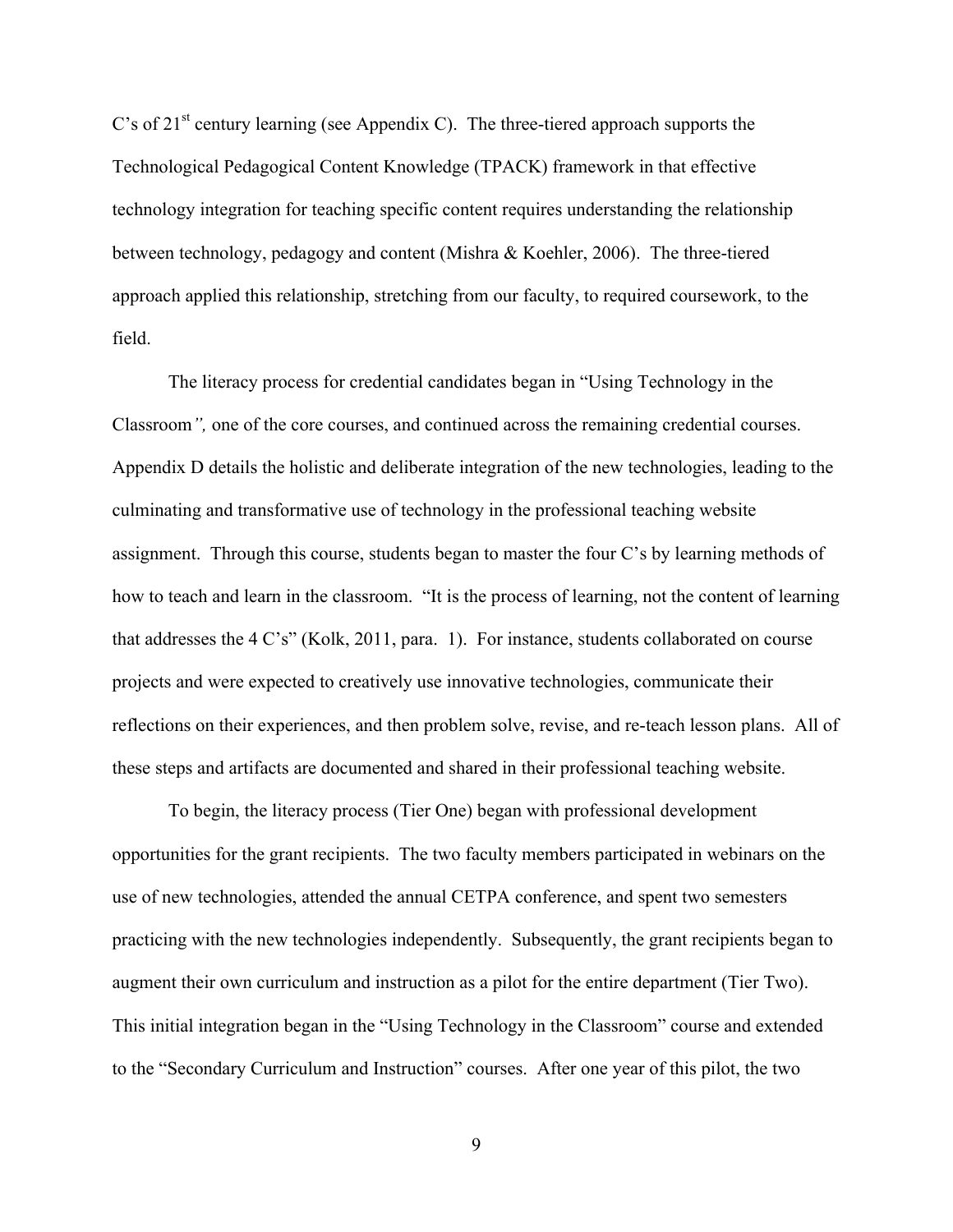faculty members began to conceive the transformation of the single subject credential program by aligning the use of instructional technologies with anchor assignments, student learning outcomes, and fieldwork expectations (Tier Three, and four C's). Twenty-first century learning skills are not about learning how to use technology or teaching with the tools, it is about the student creating and constructing with technology (Kolk, 2011), as our credential candidates do with the creation of their own professional teaching website.

As the pilot year of the project concluded, the two faculty members used the information gleaned from the faculty and student surveys to shape the progression of the project across all programs in the department. At this point, the literacy component began with faculty-led professional development retreats on creating websites, using student response systems, using iPads and interactive mobile white boards, and using applications for flipped classrooms and digital storytelling. Through this process faculty shared thoughts and worked together while linking learning across the disciplines. Faculty also collaborated with special education specialists to explore assistive learning applications in classrooms.

Upon learning literacy, faculty members then were encouraged to "check out" the new technology hardware to augment their own instruction. At this point, both teacher candidates and university faculty members were in the augmentation phase of the project. Faculty began to try new approaches with their instruction. They modeled the use of the technologies while teacher candidates implemented the same technologies in the field. As teachers move along the continuum, computer technology becomes more important in the classroom while simultaneously becoming invisibly woven into the demands of good teaching and learning. Both our three-tiered approach and the Substitution Augmentation Modification Redefinition Model (SAMR) share the second tier, or augmentation phase (SAMR, 2013). This phase can use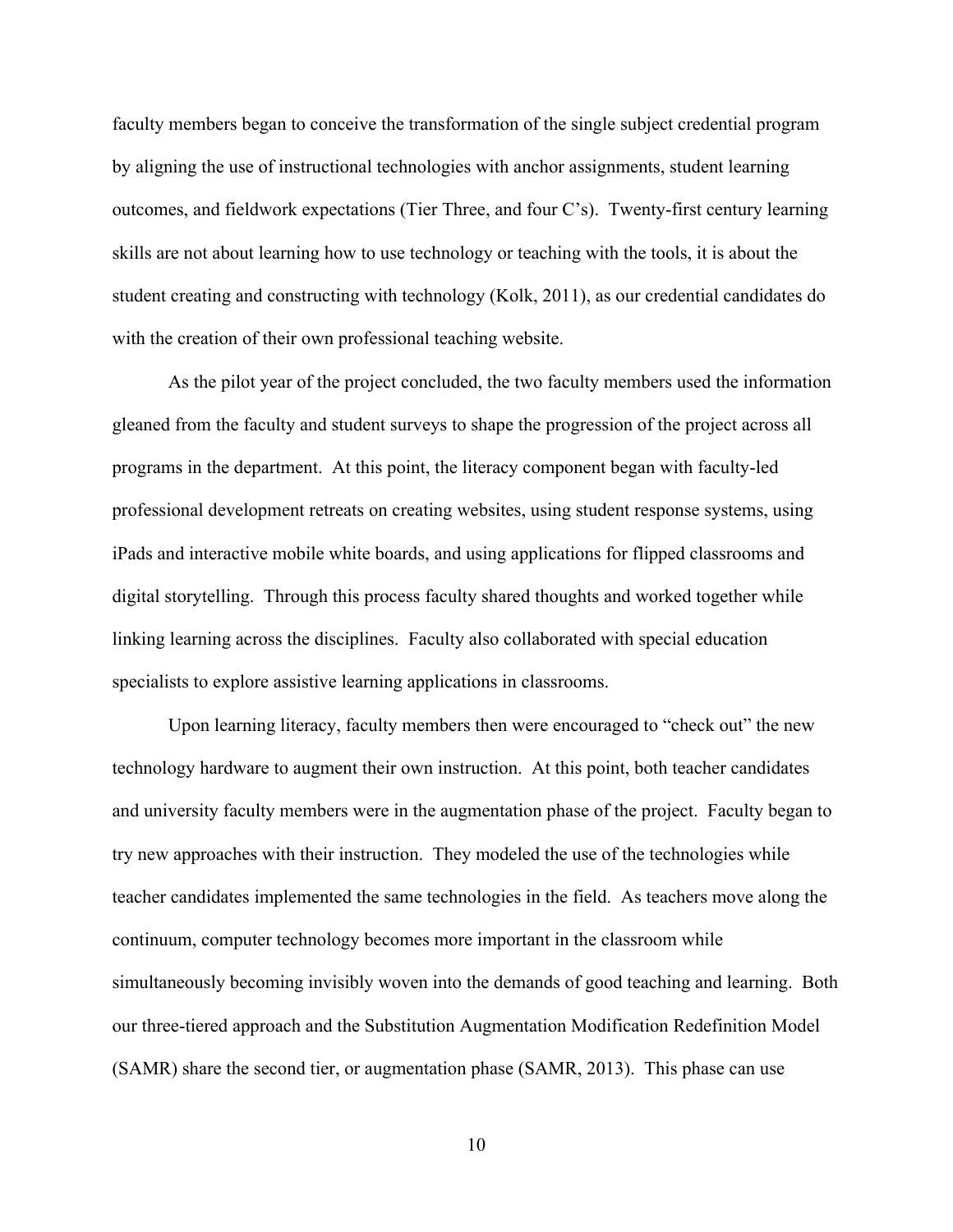technology to accomplish traditional tasks, but the real learning gains are a result of engaging students in learning experiences that could not be accomplished without technology. While transformation and full engagement in all of the 4 C's are not yet achieved in all programs, all faculty members are working toward that goal in the 2014/15 academic year by modeling the single subject credential program's approach. Just as with the SAMR model, transformation involves the creation of new tasks deemed inconceivable in the past.

#### **Technology Facilitator**

Initially, the two grant recipients instigated and piloted the department-wide three-tiered process toward integrating and transforming the use of technology. It became evident that to be successful, a position needed to be created to organize and maintain the momentum initiated by the grant received. Thus, a three-unit Technology Facilitator position was created and supported by department administration.

The primary purpose of this position is to provide collaboration, consultation, and support for faculty and students across all programs. This includes faculty training, piloting and integrating new technologies into department coursework, tracking data on the use of new technologies, redesigning the curriculum to seamlessly incorporate new tools, and to support supervisors and student teachers in the use of new technologies in the field. In essence, the Technology Facilitator guides faculty and credential candidates through the technology project using the four C's of  $21<sup>st</sup>$  century learning.

#### **Results of the Pilot**

Faculty began collecting data upon receiving the technology grant through pre- and postsurveys of the pilot group, 28 credential candidates. Credential students took a survey before beginning the "Using Technology in the Classroom" course and after completing the course.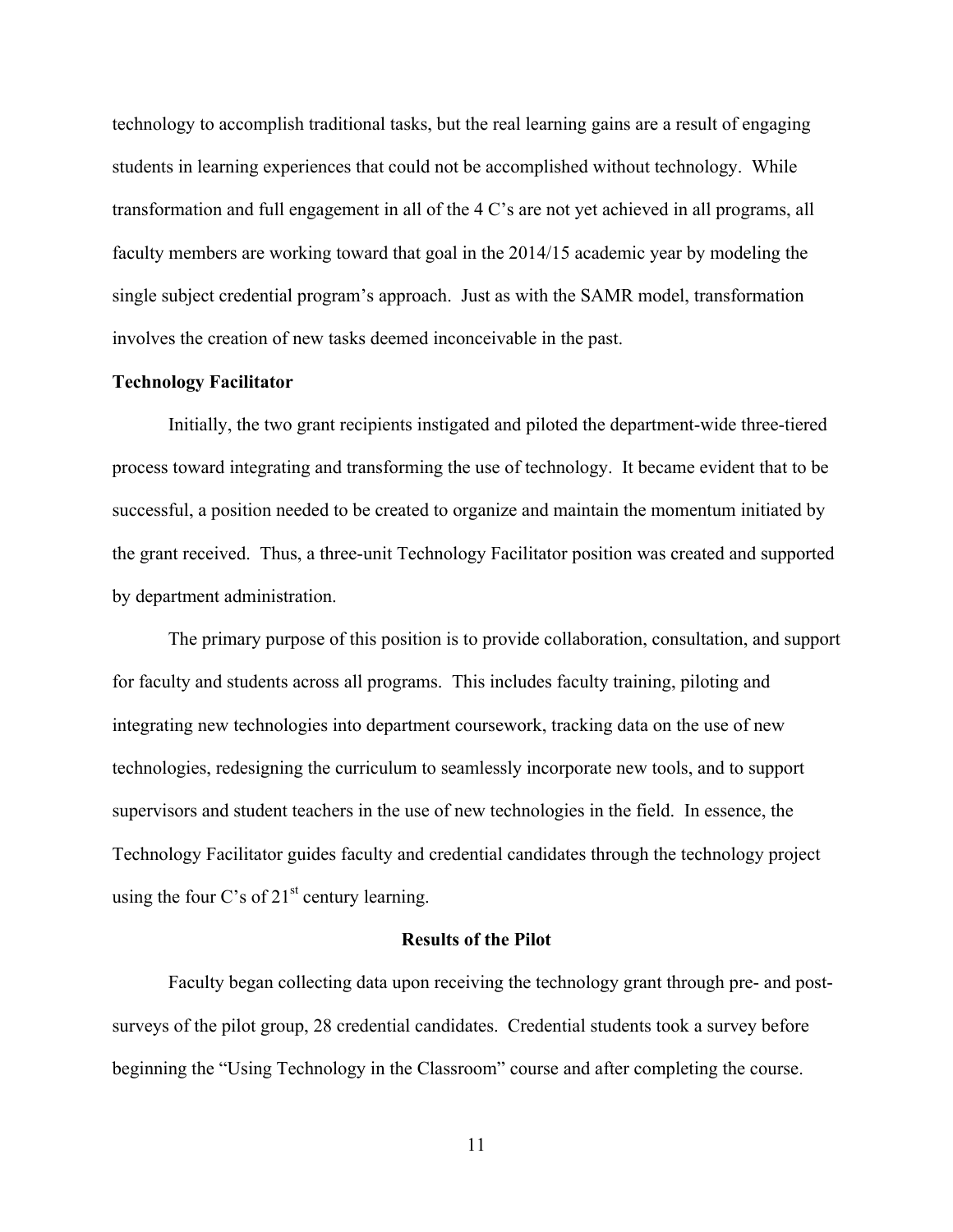The purpose of this survey was to measure beginning credential candidates' perceived levels of proficiency using instructional tools and their level of interest in learning more about using technology in the classroom. The results of this pilot group shaped the future direction of the project for all other credential programs in the school.

Appendix E, Table 1 displays the student skill level regarding general technology use. Prior to taking the "Using Technology in the Classroom" course, data indicated students were typically comfortable with basic internet and productivity tools (i.e. word processing, PowerPoint). The proficiency was lowest for skills using the interactive white boards and student response systems. Post-survey results show a significant increase in proficiencies, especially given that an *introduction* to technology literacy was the main goal in this first semester course. Additionally, credential candidates were surveyed regarding their interest in learning more about various instructional tools obtained through the technology grant. Table E2 charts the responses, indicating urgent to more urgent interest to learn more.

The project also piloted the use of the CPS (student response system) during credential candidates' student teaching in the field. Student teachers across content areas used the CPS as a formative assessment tool throughout their lessons. Both the credential candidates and their secondary students offered feedback after the lessons, signifying increased student engagement and achievement.

#### **Implications and Conclusion**

Transformation can be a difficult concept to make tangible, and in the case of instructional technology, it is ever-evolving. Our three-tiered approach to integrating and ultimately transforming our use of technology reflects that continuous cycle of literacy,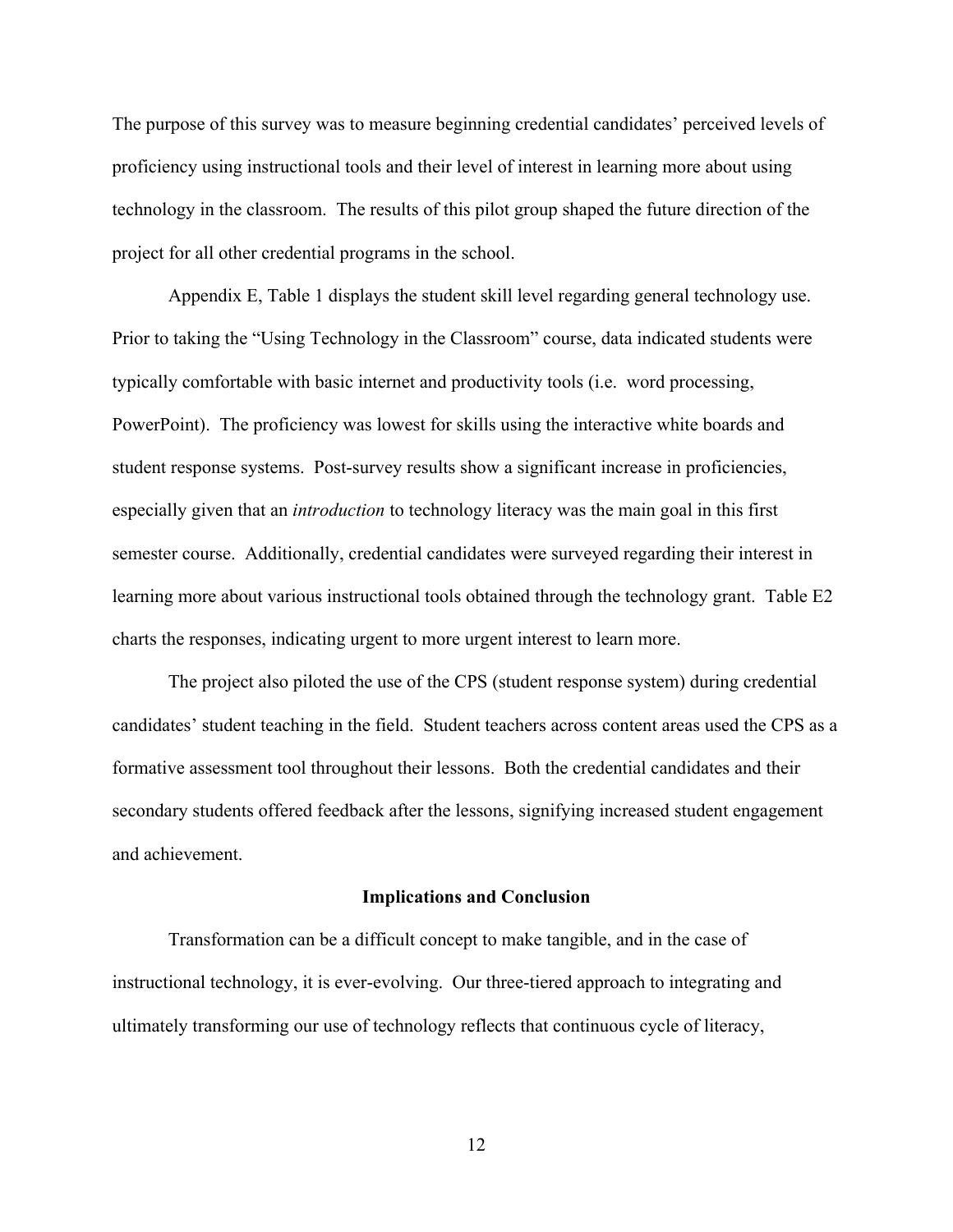augmentation and transformation. Initial data results indicate a need and interest in the process as well. These factors have directed our future direction with the project.

The appointment of a Technology Facilitator position in the department has enabled faculty to collaborate as they move through the three tiers and provide needed training and oversight. It has also allowed faculty to investigate emergent technologies such as assistive technology for special education students and faculty, assessment software to accompany the interactive white boards and student response systems, BYOD (Bring Your Own Device) to interact with the assessment software, and targeted tablet applications for interactive and recordable whiteboards, photo stories, presentations, video lessons, flipped classrooms, and assistive learning. Considering faculty members come to the process with varying levels of comfort and competency, the facilitator differentiated the professional development for each faculty member. Arguably, without this kind of guidance and structure the department would not be able to intentionally secure successful and sustainable professional development in the growing world of instructional technology.

Transformation has also manifested itself in the field. The student teachers' lesson and unit planning has been altered to reflect that goal. Specifically, the student teachers are expected to select and adapt instructional tools to address students' varying learning styles and abilities, use instructional tools to engage students, and reflect upon the use of instructional tools.

While we will continue to evaluate and expand the Dominican technology project, the next phase is to establish a Technology Implementation Model with interested sister institutions. Development of this model includes identification of key stakeholders through the description of project coordinators, vision/goals/strategies specific to each institution, professional development plans as a result of a needs assessment/ inventory, and a plan for continual evaluation. Key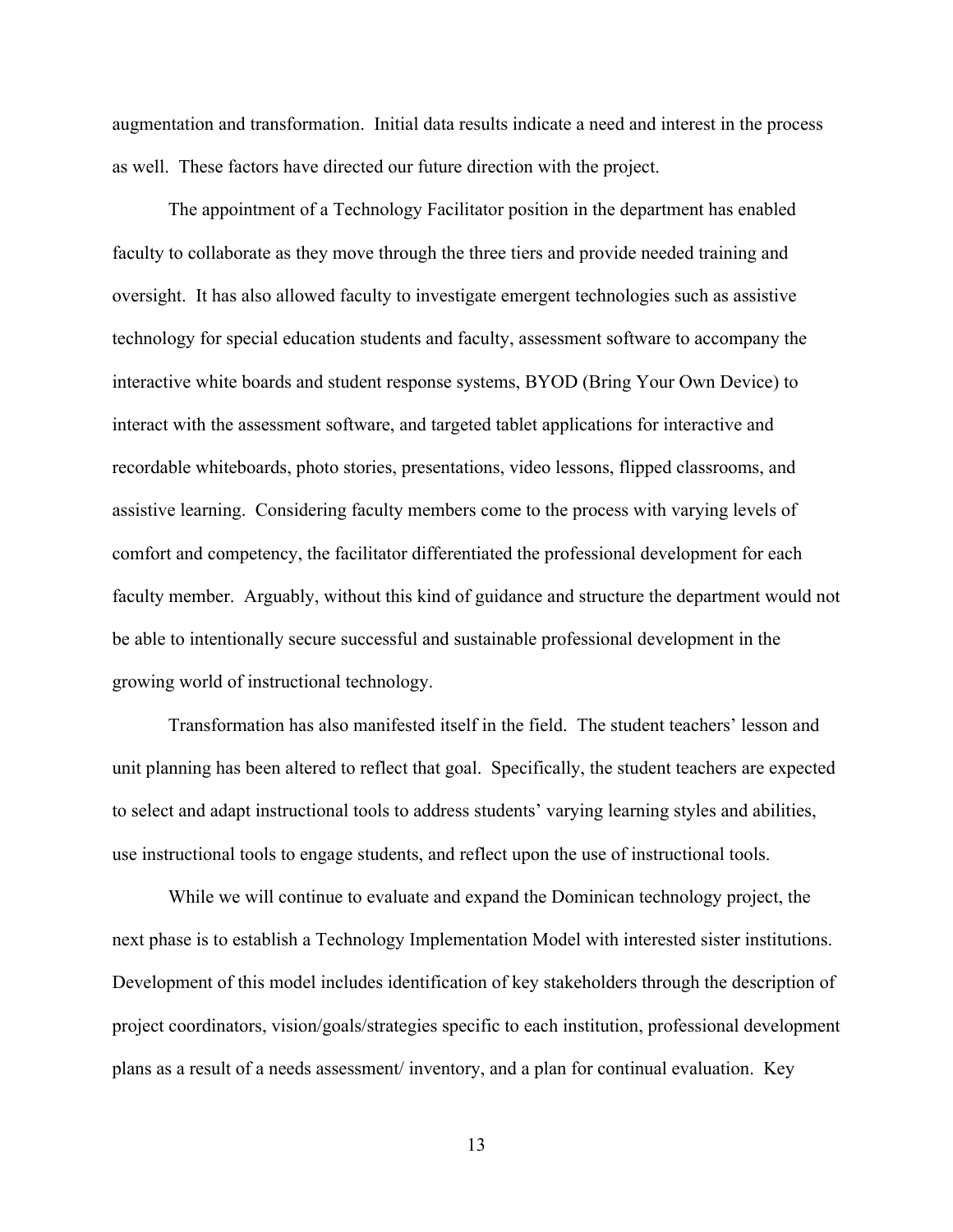components of the model are a position description of the Technology Facilitator, faculty training, a required educational technology course, alignment of curriculum to emerging technologies and best practices, pre- and post-survey assessments, new technologies modeled in the classroom, and the integration of an instructional technology requirement in student teacher fieldwork.

This project started small, with two participating faculty members receiving an institutional grant to purchase key technologies and receive training. It has hence expanded into a departmental commitment to a cyclical three-tiered approach to implementing instructional technology and the appointment of a Technology Facilitator to oversee the project. Rooted in the 21<sup>st</sup> century learning goal of transferability, this project represents an effort toward sustainable change through a cultural shift in a teacher education program that historically did not embed technology in a meaningful way, and serves as a model for similar programs.

#### References

- Al-Ruz, J. A., & Khasawneh, S. (2011). Jordanian pre-service teachers' and technology integration: A human resource development approach. *Educational Technology & Society, 14*(4), 77–87.
- Chan, A., & Derry, T. (Eds.). (2013). Proceedings from Rethinking Success: *From the Liberal Arts to Careers in the 21st Century.* Wake Forest University, North Carolina.
- Clemmons, K., & Hayn, J. (2009, March). *Why we can't live without our document cameras: Effective classroom strategies to integrate technology and interactive instruction.* Paper presented at the Society for Information Technology & Teacher Education (SITE) International Conference 2009, Charleston, SC.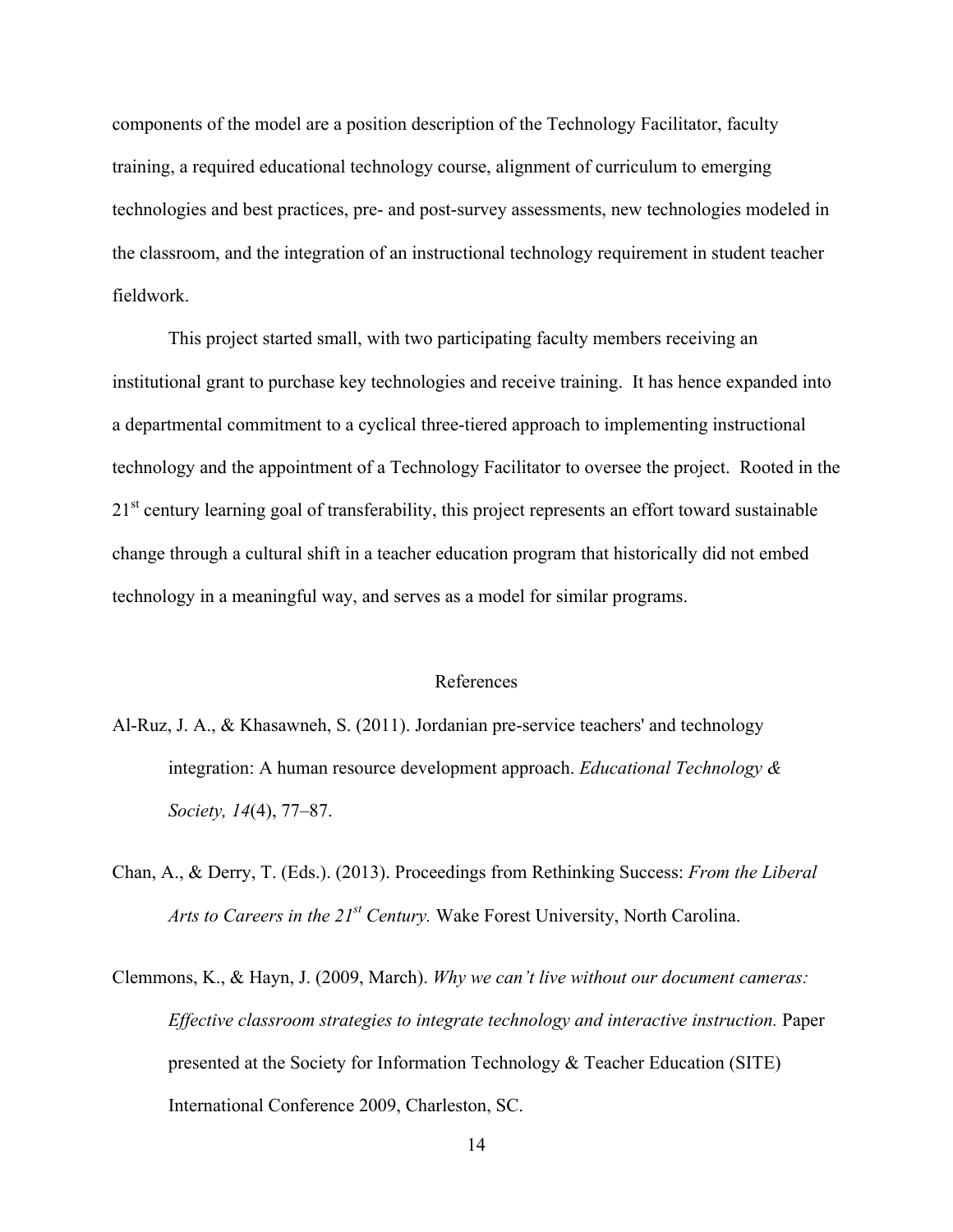- Collier, S., Weinburgh, M. H., & Rivera, M. (2004). Infusing technology skills into a teacher education program: Change in students' knowledge about and use of technology. *Journal of Technology and Teacher Education, 12*(3), 447–468.
- Darling-Hammond, L. (2006). Constructing 21<sup>st</sup>-century teacher education. *Journal of Teacher Education, 57*(3), 300-314.
- Doceri. (2013). http://www.doceri.com
- Driving student engagement and test scores with Insight 360. (2013). Retrieved from https://docs.google.com/a/dominican.edu/file/d/0B9hraOiOBQoGcXZzR2lidFZEbjA/edit
- Edutopia. (2011). Why integrate technology into the curriculum?: The reasons are many. Retrieved from http://www.edutopia.org/technology-integration-introduction
- Garrick, J., & Rhodes, C. (2000). *Research and knowledge at work: Perspectives, case studies, and innovative strategies.* London, England: Routledge.
- Harris, J., Hofer, M. (2011). Technological Pedagogical Content Knowledge (TPACK) in action: A descriptive study of secondary teachers' curriculum-based, technology-related instructional planning. *Journal of Research on Technology in Education. 43*(3), 211-229.
- Keengwe, J., Schnellert, G., Mills, C. (2012). Laptop initiative: Impact on instructional technology integration and student learning. *Education and Information Technologies, 17*(2), 137-146.
- King, K., & Griggs, K. (Eds.) (2006). *Harnessing innovative technology in higher education: Access, Equity, Policy, and Instruction*. Madison, WI: Atwood.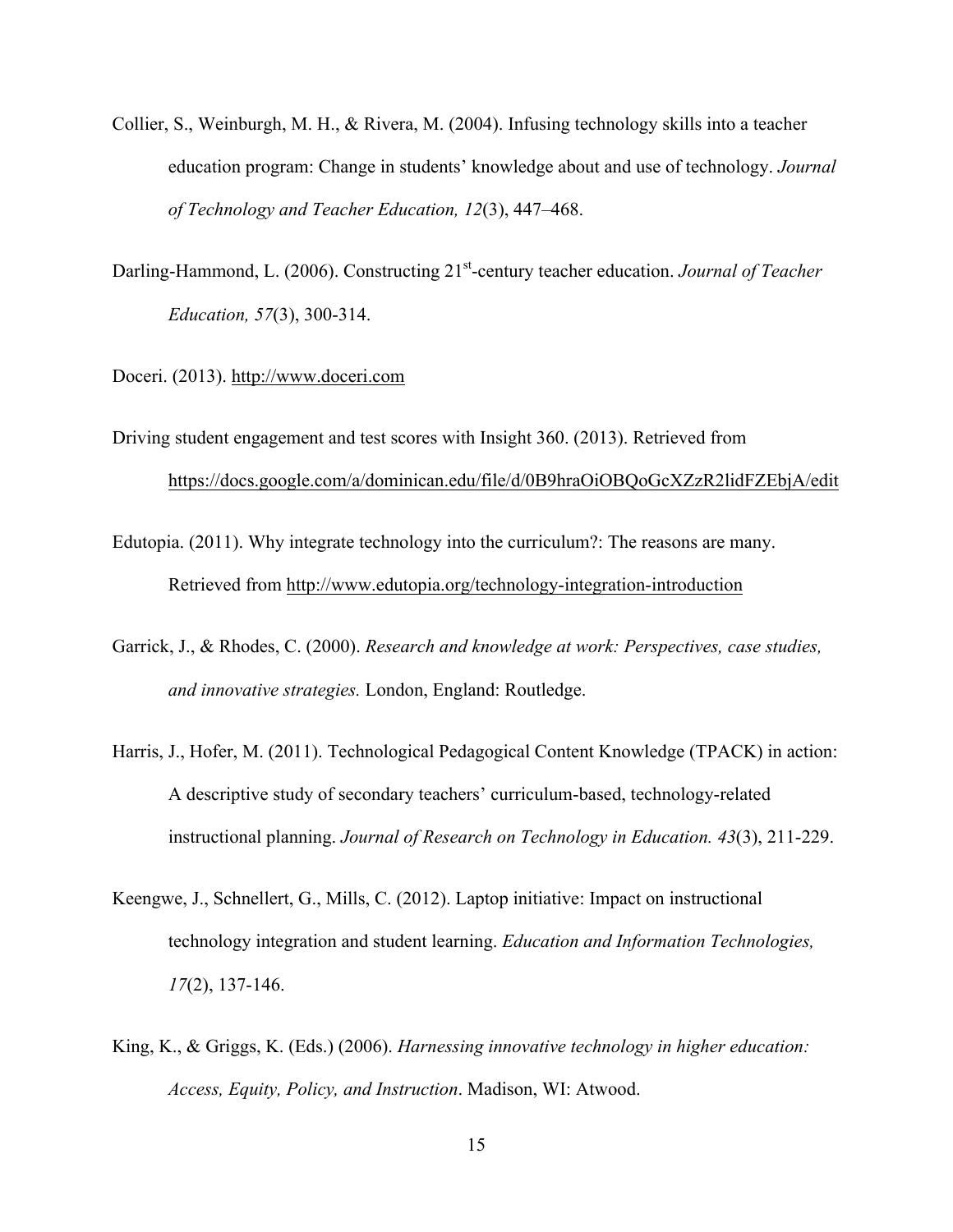Kolk, M. (2011). The 21st century classroom – where the 3 R's meet the 4 C's! Retrieved from http://web.tech4learning.com/blog-0/bid/45149/The-21st-century-classroom-where-the-3- R-s-meet-the-4-C-s

Kvavik, R. B., & Caruso, J. B. (2005). ECAR study of students and information technology, 2005: convenience, connection, control, and learning. EDUCAUSE Center for Applied Research (ECAR) Volume 6**.** Retrieved

from https://net.educause.edu/ir/library/pdf/ers0506/rs/ers0506w.pdf.

- Lampert, M. (2010). Learning teaching in, form, and for practice: What do we mean? *Journal of Teacher Education, 61*(1-2), 21-34.
- Mishra, P., & Joehler, M.J. (2006). Technological pedagogical content knowledge: A new framework for teacher knowledge. *Teachers College Record, 108*(6), 1017-1054.

Northeast Mississippi Technology Pilot Program. (2013). Retrieved from http://www.einstruction.com/research-and-funding/case-studies.

- O'Bannon, B., & Judge, S. (2004). Impacting partnership across the curriculum with technology. *Journal of Research on Technology in Education, 37*(2), 198–211.
- Pelligrino, J., & Hilton, M. (2012). *Education for life and work: Developing transferable knowledge and skills in the 21st century.* Washington, D.C.: National Academies Press.
- Pope, M., Hare, D., & Howard, E. (2002). Enhancing technology use in student teaching: A case study. *Journal of Technology and Teacher Education, 13*(4), 573–618.

SAMR Model. (2013). Retrieved from http://www.hippasus.com/.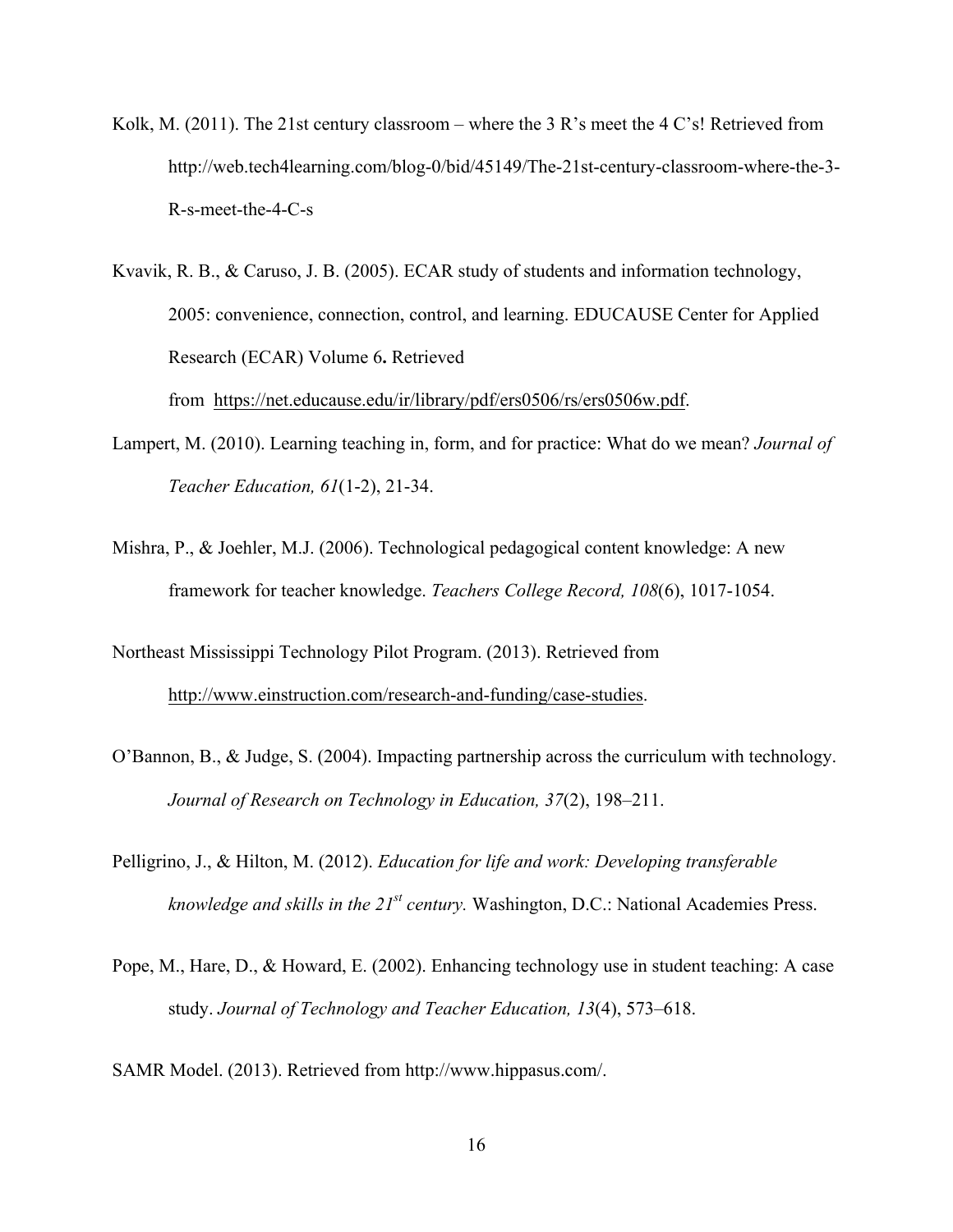- Schrum, L., Skeele, R., & Grant, M. (2003). One college of education's effort to infuse technology: A systematic approach to revisioning teaching and learning. *Journal of Research on Technology in Education, 35*(2), 226–271.
- Webster-Wright, A. (2009). Reframing professional development through understanding authentic professional learning. *Review of Educational Research*, *79*(2), 702-739.
- Wilson, E. (2003). Pre-service secondary social studies teachers and technology integration: What do they think and do in their field experiences? *Journal of Computing in Teacher Education, 20*(1), 29–39.
- Wilson, S. (2011, May). *Effective STEM teacher preparation, induction, and professional development.* Paper presented at the NRC Workshop on Highly Successful STEM Schools or Programs. Retrieved from

http://www7.nationalacademies.org/bose/Successful\_STEM\_Schools\_Homepage.html

- Windschitl, M. (2009, February). *Cultivating 21st century skills in science learners: How systems of teacher preparation and professional development will have to evolve.* Paper commissioned for the NRC Workshop on Exploring the Intersection between Science Education and the Development of  $21<sup>st</sup>$  Century Skills, Washington, D.C. Retrieved from http://www7.nationalacademies.org/bose/WindschitlPresentation.pdf [June 2011].
- World Conference on E-Learning in Corporate, Government, Healthcare, and Higher Education (E-LEARN). (2011). Retrieved June 11, 2013, from http://editlib.org/p/39076. World Conference on Educational Multimedia, Hypermedia and Telecommunications

(EdMedia). (2012). Retrieved June 12, 2013, from http://editlib.org/p/40913.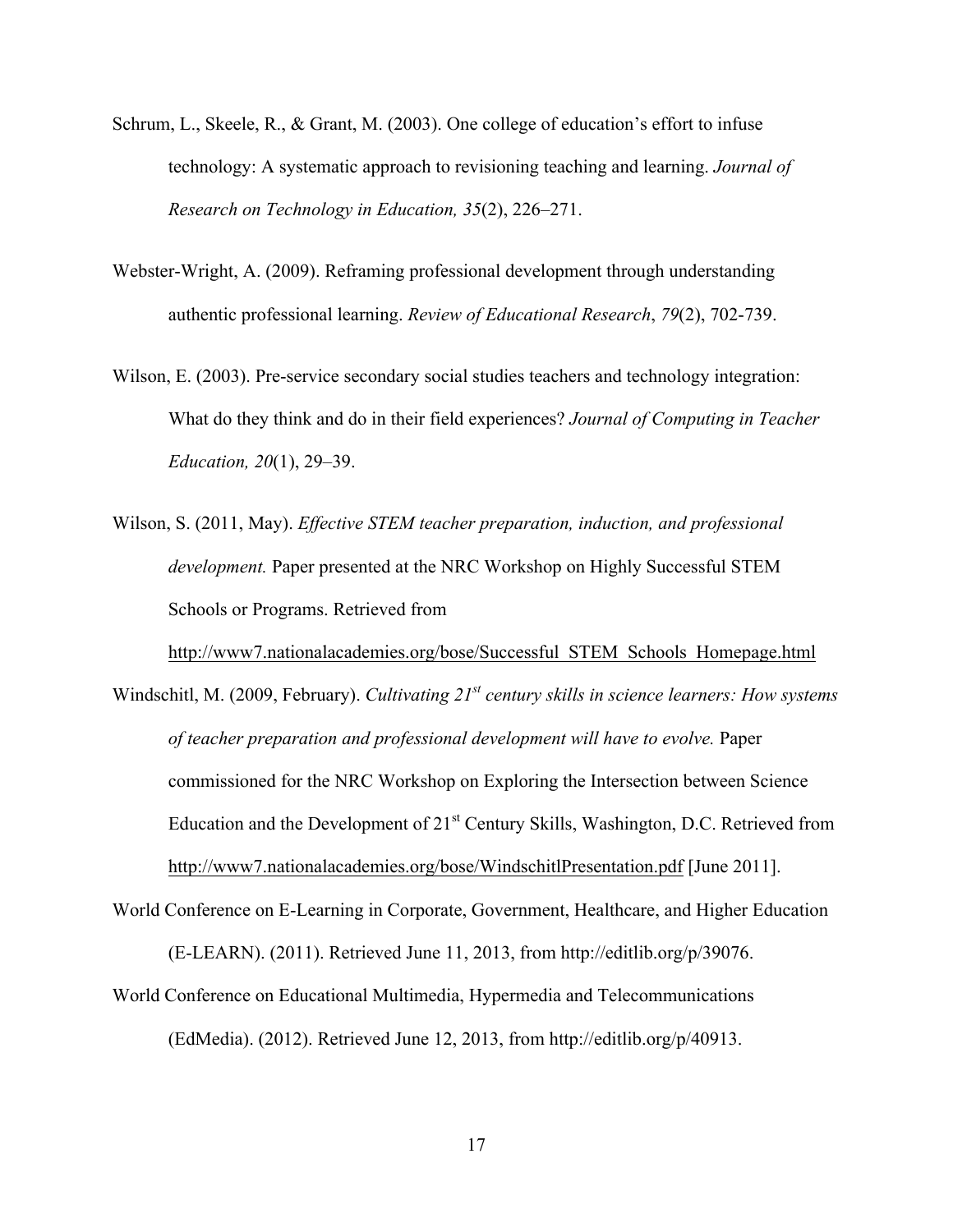#### Appendix A

#### Grant Expenditures

The project included exposing credential candidates to educational technologies currently in use in K-12 and higher education settings. The grant enabled faculty to purchase the following: 1. Mobi-Views - Provides the function of a fixed interactive white board at a fraction of the cost of such an item. Instructors have complete freedom to move around the classroom without having to return to their computer during the lesson.

2. CPS Pulses (Student Response Systems) - Used to fully engage all students and assess learning. Facilitate greater student-teacher interaction in a dynamic learning environment that encourages class discussion and participation.

3. Elmo Document Cameras - A document camera is a tool to help teachers create visually interactive lessons to engage many types of students in learning, i.e. students with spatial and kinesthetic learning styles, English Language Learners, students in Exceptional Education programs, and struggling readers (Clemmons and Hayn, 2009).

4. Five iPads - The Apple iPad has been one of the most quickly adopted digital technologies in recent history. More than 1.5 million iPads are used specifically for education and more than 20,000 educational applications have been created (EdMedia, 2012). The learning impact of the iPad for students with special needs has been gaining great attention in education. Reports have testified how these students can benefit from the integration of the iPad into their learning (E-LEARN, 2011).

5. Doceri - A professional iPad interactive whiteboard and screencast recorder with sophisticated tools for hand-drawn graphics and built-in remote desktop control. The instructor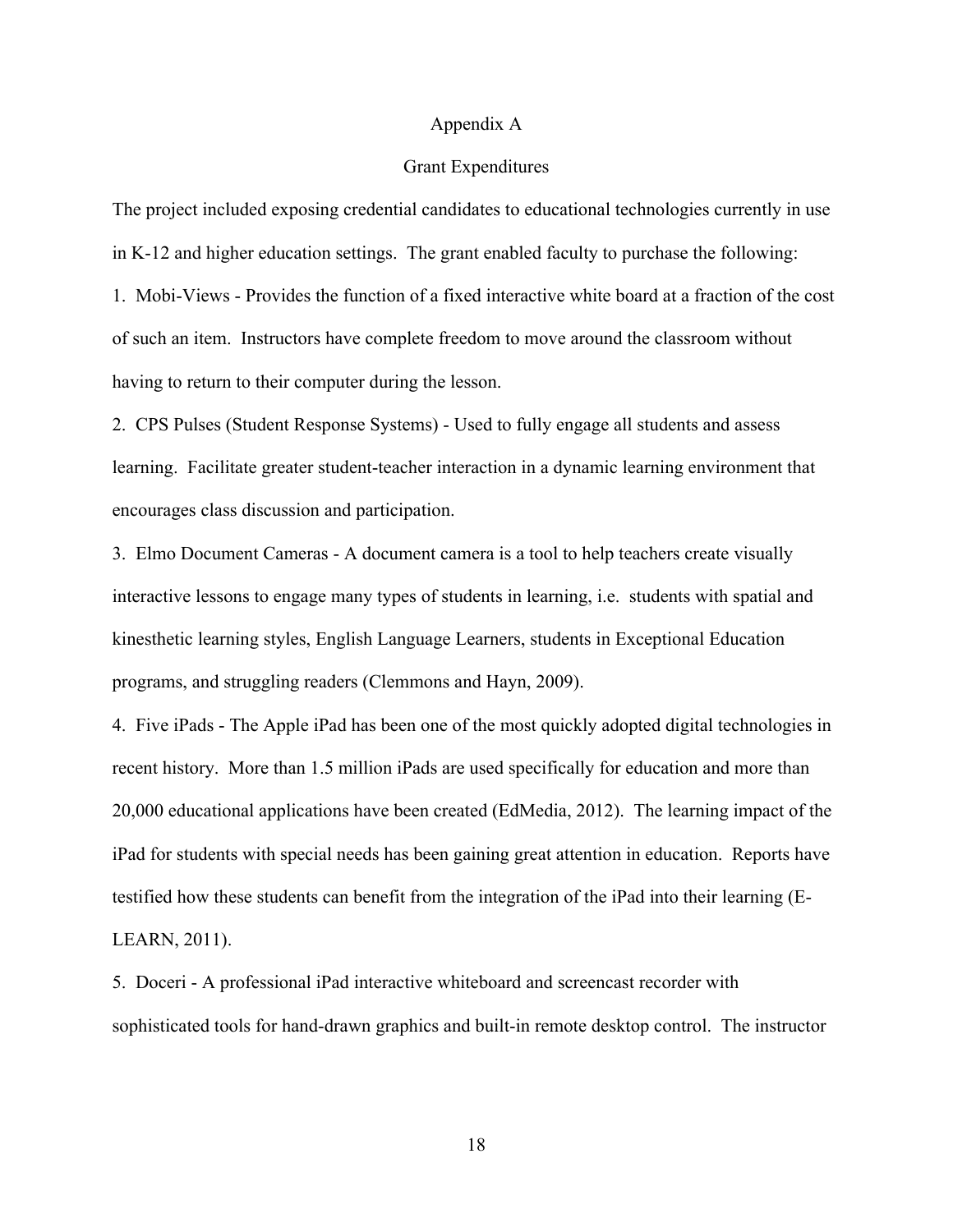can create lessons, presentations and graphics and share them as still images, PDFs or audio/video screencasts (Doceri, 2013).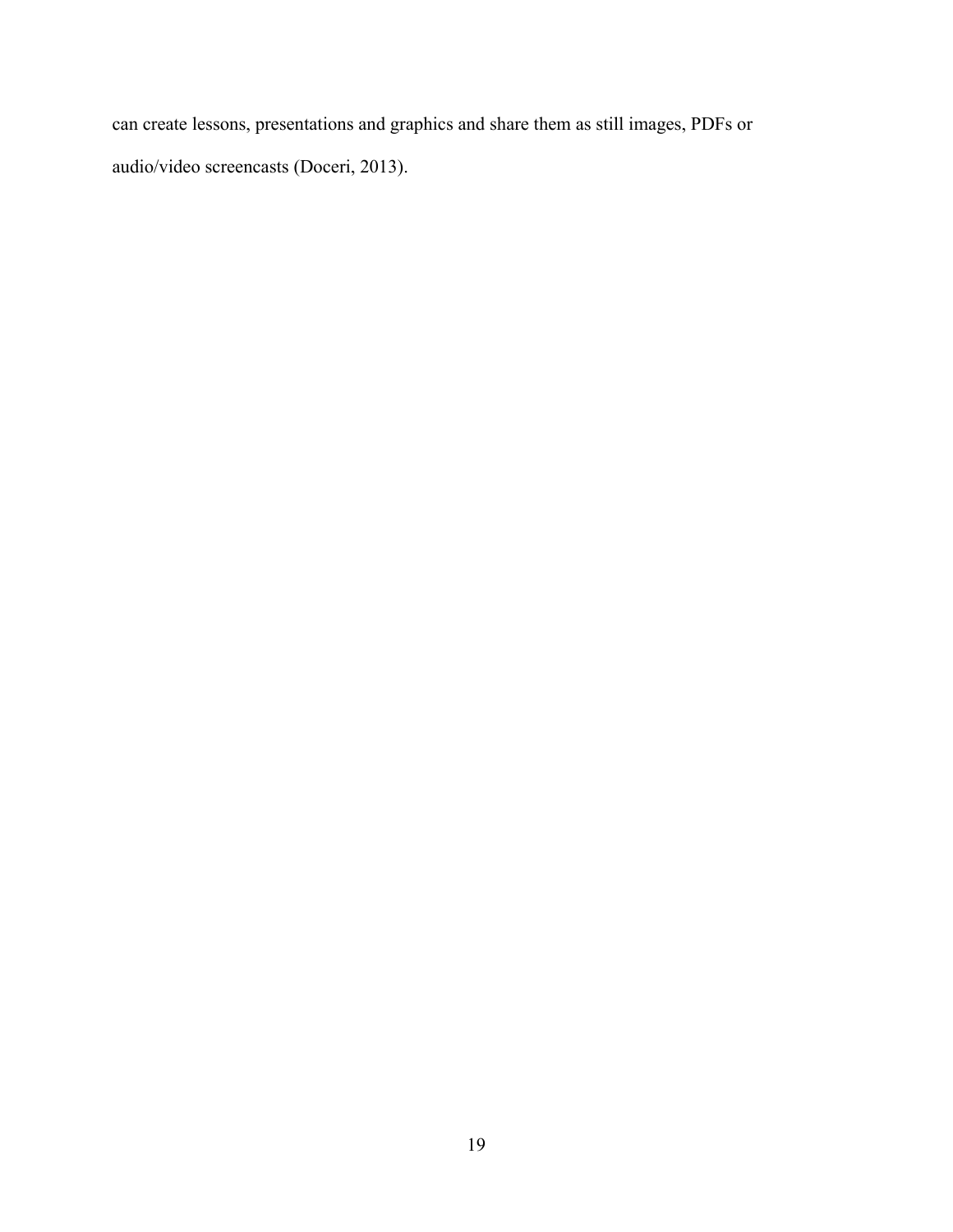### Appendix B

### Faculty Technology Survey<sup>1</sup>

### Table B1: Competency Levels

- 1 Very weak
- 2 Moderately weak
- 3 Adequate
- 4 Moderately strong
- 5 Very strong

 $\overline{a}$ 

| <b>Topic</b>                                                                                                           | <b>Competency</b>                                                                          |
|------------------------------------------------------------------------------------------------------------------------|--------------------------------------------------------------------------------------------|
| Creating a classroom website                                                                                           | $4\quad 5$<br>2 <sup>3</sup><br>41% 12% 29% 6% 12%                                         |
| Using software to create presentations (Prezi, PowerPoint,                                                             | $2 \quad 3$<br>$4\quad 5$                                                                  |
| Keynote)                                                                                                               | 6% 6% 41% 35% 12%                                                                          |
| Using interactive white boards for mobility in the                                                                     | $\mathcal{D}_{\mathcal{L}}$<br>3<br>4<br>$\sim$                                            |
| classroom (Mobi, Doceri, ShowMe, Explain Everything)                                                                   | 53% 29% 12% 0% 6%                                                                          |
| Using interactive white boards to promote student<br>engagement (Mobi, Doceri, ShowMe, NearPod, Explain<br>Everything) | $1 \t2 \t3 \t4$<br>- 5<br>59% 24% 12% 0% 6%                                                |
| Using applications for video lessons/online/flipped classes                                                            | $\mathcal{L}$<br>$\mathcal{E}$<br>$\overline{4}$<br>$\overline{5}$                         |
| (EduCreations, ShowMe, Doceri)                                                                                         | 53% 24% 18% 6% 0%                                                                          |
| Using applications for digital story telling (Photo Story,                                                             | $\mathcal{E}$<br>$\overline{4}$<br>-5                                                      |
| Haiku Deck, Sonic Pics)                                                                                                | 65% 18% 0% 12% 6%                                                                          |
| Using Student Response Systems to enhance student                                                                      | $\mathcal{E}$<br>$\overline{4}$                                                            |
| engagement (CPS, Socrative, Insight 360)                                                                               | 65% 12% 12% 12% 0%                                                                         |
| Using Student Response Systems as an assessment tool                                                                   | $\mathcal{D}_{\mathcal{L}}$<br>$\mathcal{Z}$<br>$\overline{4}$<br>$\overline{\mathcal{L}}$ |
| (CPS, Socrative, Insight 360)                                                                                          | 59% 12% 29% 0% 0%                                                                          |
| Using Assistive Learning Applications in the Classroom                                                                 | $\mathbf{3}$<br>$\overline{4}$<br>59% 35% 6% 0% 0%                                         |

<sup>1</sup> Because the statistical software used, e-Instruction CPS v3.5, rounds up, some rows add up to 101%.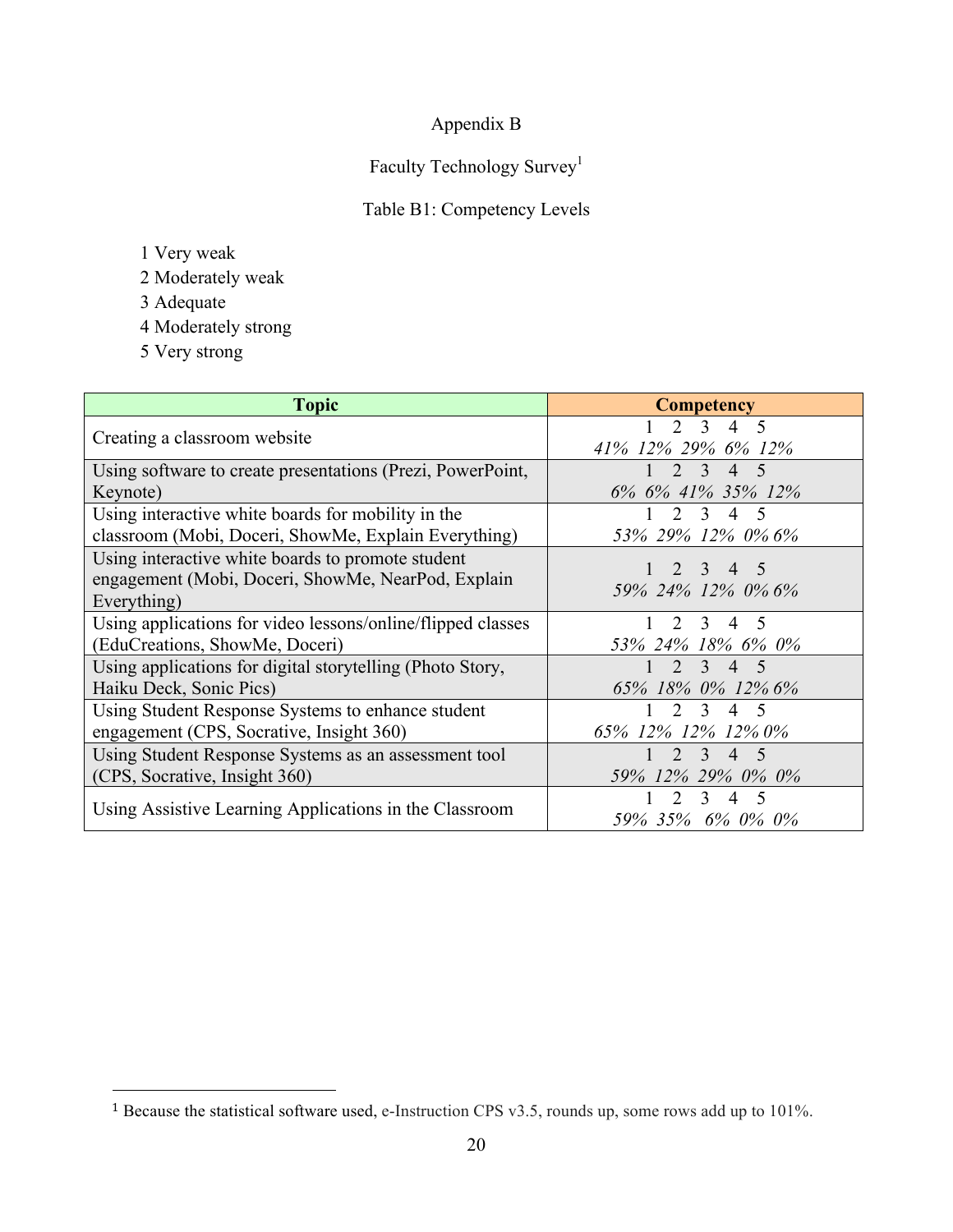### Table B2: Interest in Learning

1 Not interested

2 Less interested

3 Adequately interested

4 Moderately interested

5 Strongly interested

| <b>Topic</b>                                                                                                           | <b>Interest</b>                                                                                   |
|------------------------------------------------------------------------------------------------------------------------|---------------------------------------------------------------------------------------------------|
| Creating a classroom website                                                                                           | $2^{3}$<br>4 5<br>12% 24% 6% 12% 47%                                                              |
| Using software to create presentations (Prezi, PowerPoint,<br>Keynote)                                                 | $2 \quad 3 \quad 4 \quad 5$<br>12% 18% 29% 0% 41%                                                 |
| Using interactive white boards for mobility in the<br>classroom (Mobi, Doceri, ShowMe, Explain Everything)             | $\mathbf{3}$<br>$\overline{4}$<br>$\overline{\mathcal{L}}$<br>18% 12% 24% 18% 29%                 |
| Using interactive white boards to promote student<br>engagement (Mobi, Doceri, ShowMe, NearPod, Explain<br>Everything) | 4 5<br>$\mathcal{R}$<br>12% 18% 18% 18% 35%                                                       |
| Using applications for video lessons/ online/flipped classes<br>(EduCreations, ShowMe, Doceri)                         | $\mathcal{L}$<br>$\overline{4}$<br>-5<br>$\mathcal{R}$<br>0% 6% 18% 24% 53%                       |
| Using applications for digital storytelling (Photo Story,<br>Haiku Deck, Sonic Pics)                                   | $\mathcal{L}$<br>3<br>$\overline{4}$<br>$\overline{\mathcal{L}}$<br>12% 12% 41% 0% 35%            |
| Using Student Response Systems to enhance student<br>engagement (CPS, Socrative, Insight 360)                          | 2<br>$\overline{3}$<br>$\overline{4}$<br>- 5<br>6% 6% 24% 12% 53%                                 |
| Using Student Response Systems as an assessment tool<br>(CPS, Socrative, Insight 360)                                  | $\mathcal{D}$<br>$\mathcal{R}$<br>$\overline{4}$<br>$\overline{\mathcal{L}}$<br>0% 12 18% 12% 59% |
| Using Assistive Learning Applications in the Classroom                                                                 | $\overline{\mathcal{L}}$<br>6% 24% 12% 12% 47%                                                    |

Appendix C

## Three-Tiered Approach

### Table C1: Three Tiers of Instructional Technology Integration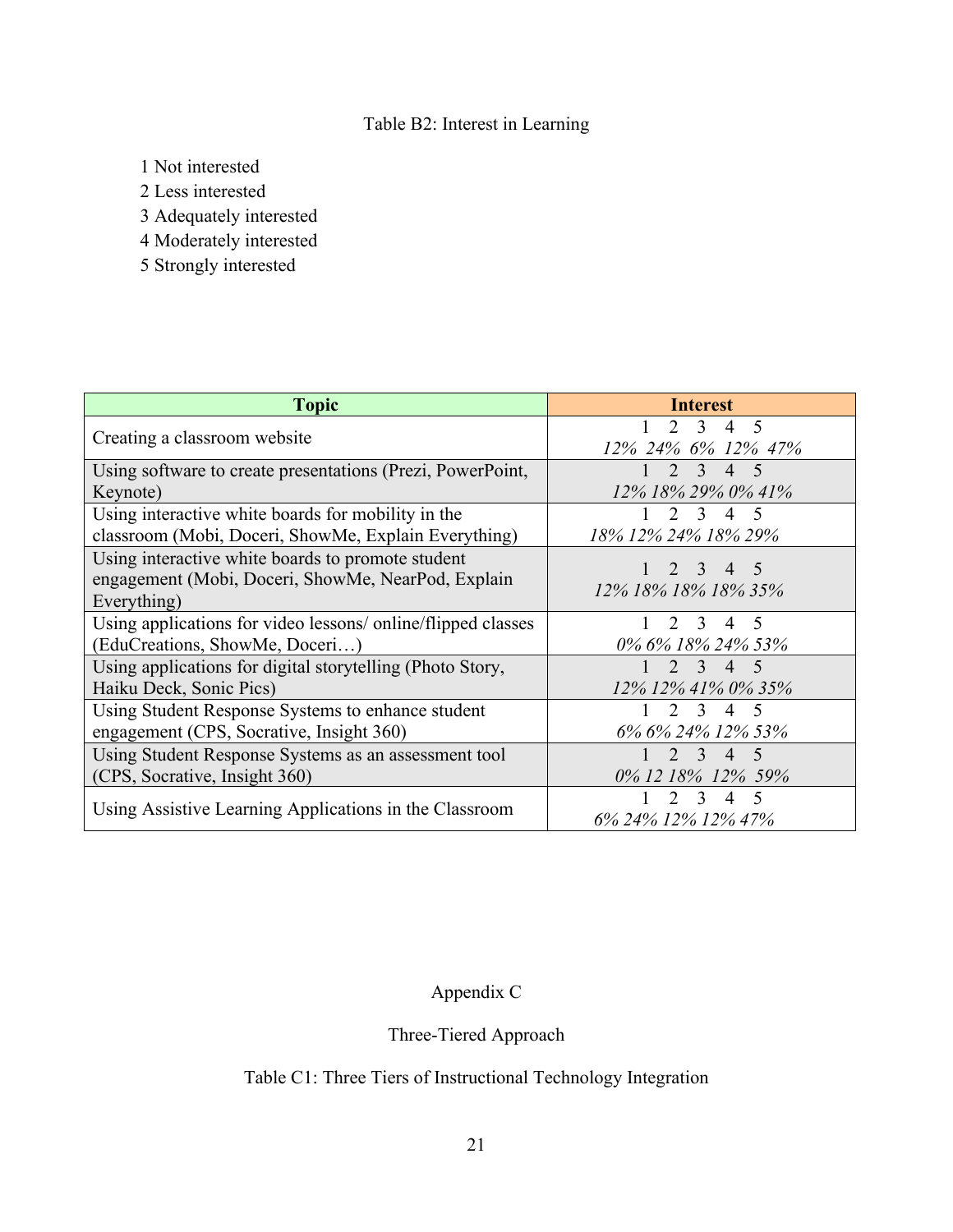

This is a cyclical process as new, emergent technologies are constantly on the horizon. To accomplish the three tiers, one must transfer and leverage the four C's of  $21<sup>st</sup>$  century learning (Communication, Collaboration, Critical Thinking, and Creativity).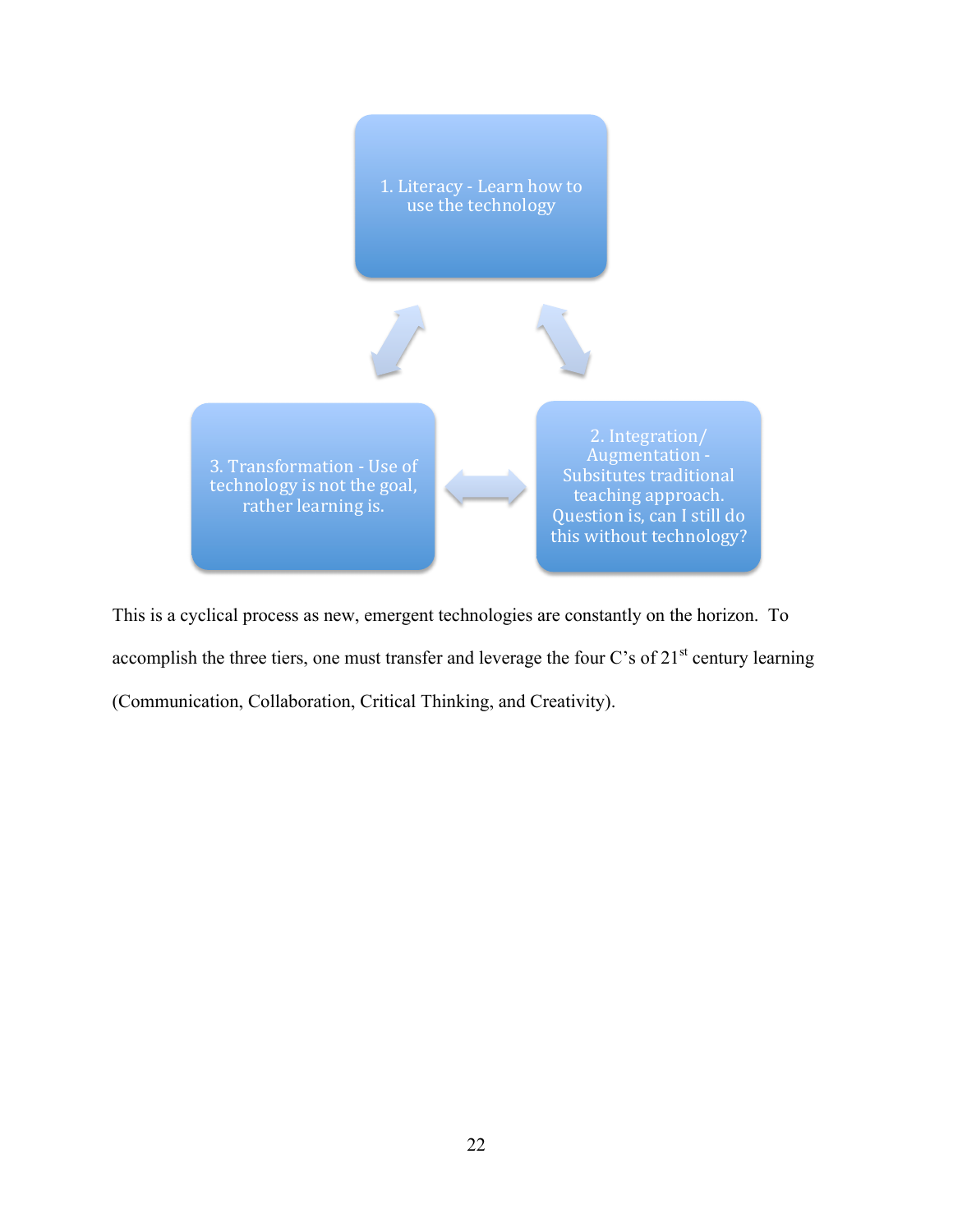### Appendix D

Literacy to Transformation in Course and Fieldwork



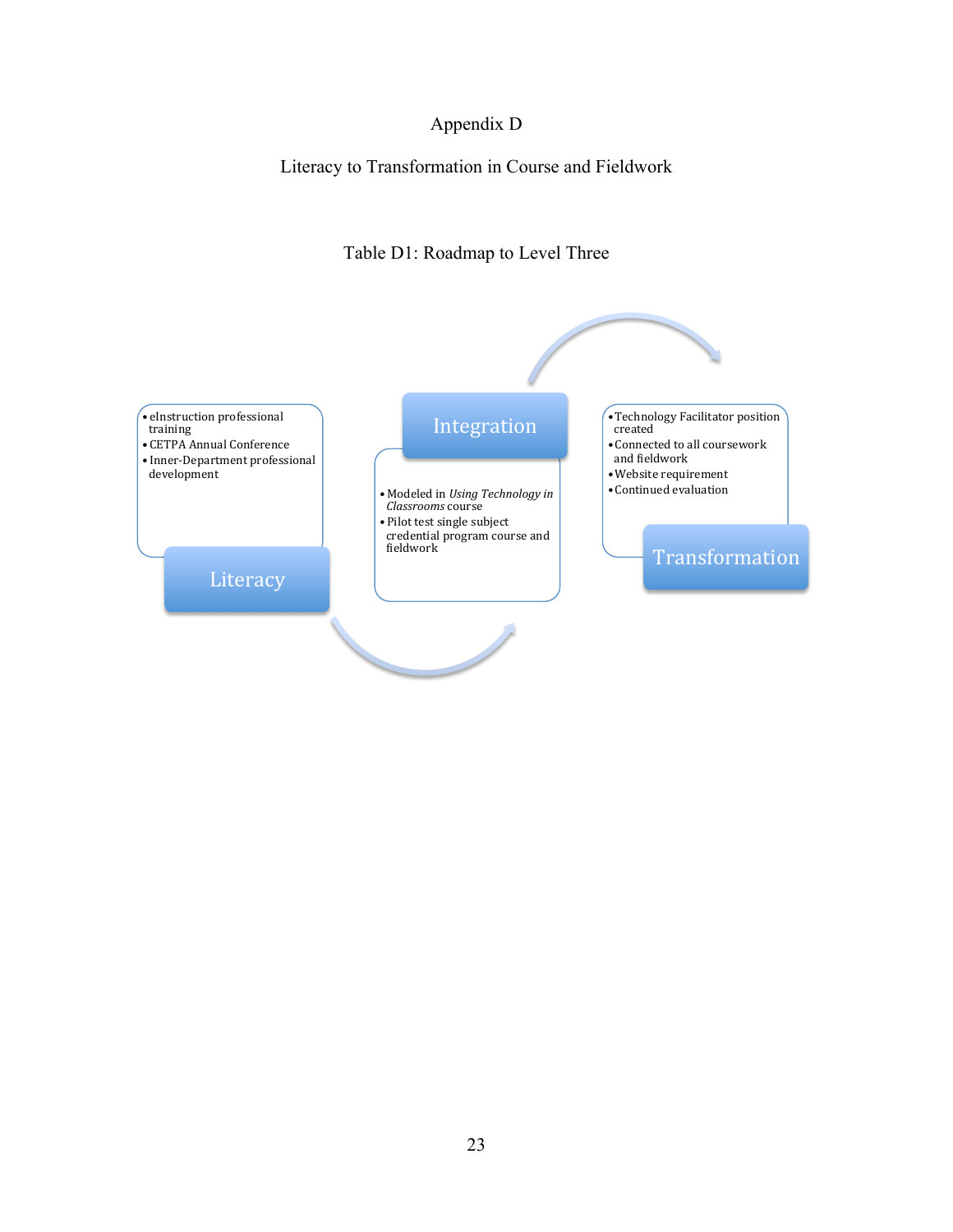### Appendix E

### Student Survey Results



### Table E1: Student Skill Levels – Instructional Technology

Table E1 displays the student skill level regarding general technology use. Proficiency was measured using a Likert scale with 1 very weak to 5 very strong